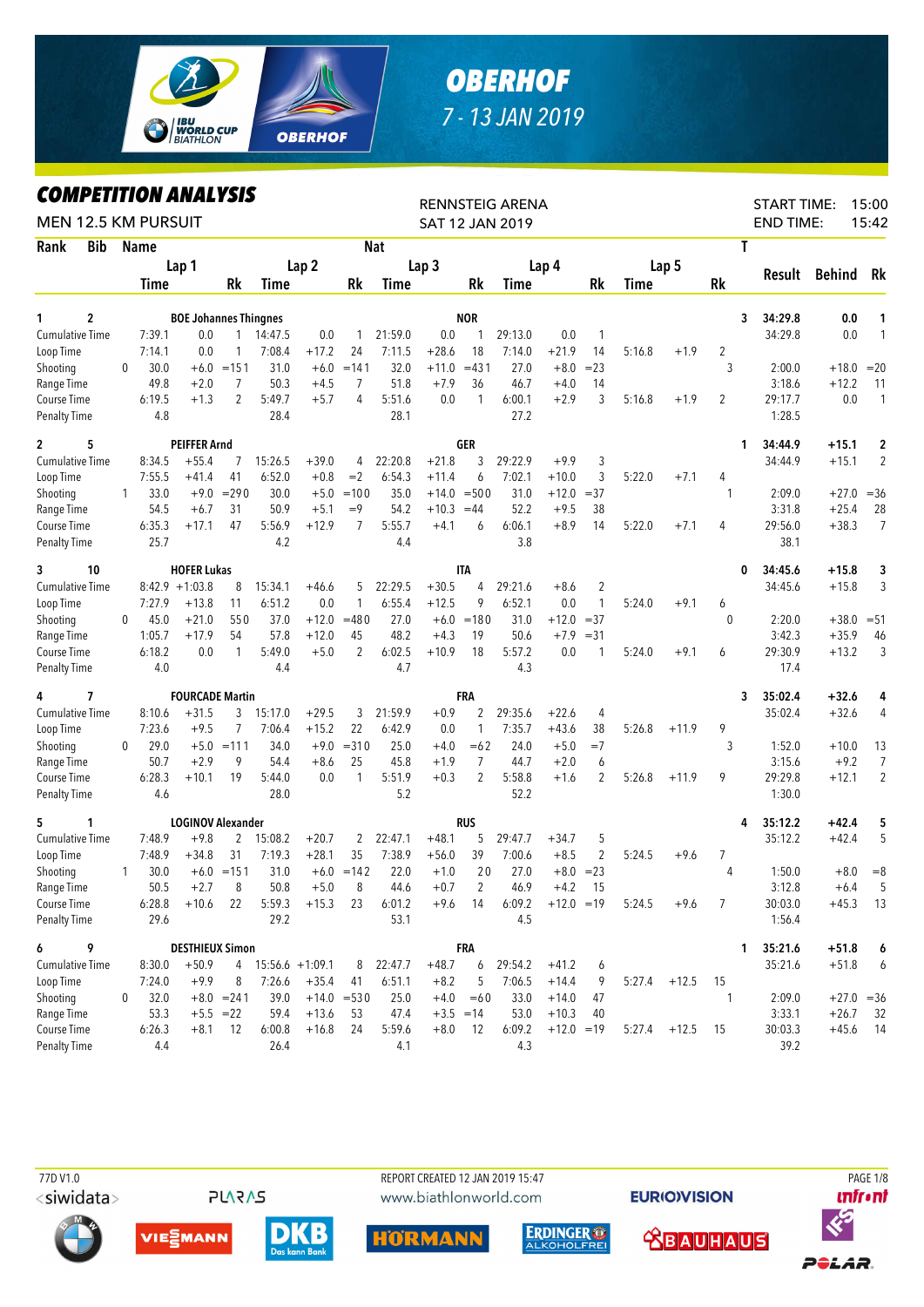| <b>Bib</b><br>Rank                  |              | Name           |                                        |                         |                   |                               |                    | <b>Nat</b>        |                      |                    |                    |                        |              |        |                  | T            |                    |                      |          |
|-------------------------------------|--------------|----------------|----------------------------------------|-------------------------|-------------------|-------------------------------|--------------------|-------------------|----------------------|--------------------|--------------------|------------------------|--------------|--------|------------------|--------------|--------------------|----------------------|----------|
|                                     |              |                | Lap 1                                  |                         |                   | Lap <sub>2</sub>              |                    |                   | Lap <sub>3</sub>     |                    |                    | Lap 4                  |              |        | Lap 5            |              | Result             | <b>Behind</b>        | Rk       |
|                                     |              | Time           |                                        | Rk                      | Time              |                               | Rk                 | Time              |                      | Rk                 | Time               |                        | Rk           | Time   | <b>Rk</b>        |              |                    |                      |          |
| 7<br>4                              |              |                | <b>DOLL Benedikt</b>                   |                         |                   |                               |                    |                   |                      | GER                |                    |                        |              |        |                  | 4            | 36:00.5            | $+1:30.7$            | 7        |
| Cumulative Time                     |              | 8:30.8         | $+51.7$                                | 5                       | 15:47.6           | $+1:00.1$                     | 6                  | 23:08.8           | $+1:09.8$            | 7                  | 30:33.5            | $+1:20.5$              | 7            |        |                  |              | 36:00.5            | $+1:30.7$            | 7        |
| Loop Time                           |              | 7:51.8         | $+37.7$                                | 36                      | 7:16.8            | $+25.6$                       | 29                 | 7:21.2            | $+38.3$              | 27                 | 7:24.7             | $+32.6$                | 26           | 5:27.0 | $+12.1$<br>$=11$ |              |                    |                      |          |
| Shooting                            | 1            | 30.0           | $+6.0$                                 | $=151$                  | 31.0              | $+6.0$                        | $=141$             | 25.0              | $+4.0$               | $=61$              | 37.0               | $+18.0$                | $= 52$       |        |                  | 4            | 2:03.0             | $+21.0$              | $=29$    |
| Range Time<br>Course Time           |              | 48.7<br>6:34.9 | $+0.9$<br>$+16.7 = 45$                 | 4                       | 49.8<br>5:59.0    | $+4.0$<br>$+15.0$             | 5<br>19            | 46.0<br>6:08.1    | $+2.1$<br>$+16.5$    | $=8$<br>35         | 56.7<br>6:00.7     | $+14.0$<br>$+3.5$      | 49<br>4      | 5:27.0 | $+12.1 = 11$     |              | 3:21.2<br>30:09.7  | $+14.8$<br>$+52.0$   | 16<br>19 |
| <b>Penalty Time</b>                 |              | 28.2           |                                        |                         | 28.0              |                               |                    | 27.1              |                      |                    | 27.3               |                        |              |        |                  |              | 1:50.6             |                      |          |
| 8<br>6                              |              |                | <b>EBERHARD Julian</b>                 |                         |                   |                               |                    |                   |                      | <b>AUT</b>         |                    |                        |              |        |                  | 5            | 36:11.6            | $+1:41.8$            | 8        |
| <b>Cumulative Time</b>              |              | 8:31.2         | $+52.1$                                | 6                       |                   | $15:48.3 + 1:00.8$            | 7                  |                   | $23:09.1 + 1:10.1$   | 8                  | 30:42.5            | $+1:29.5$              | 8            |        |                  |              | 36:11.6            | $+1:41.8$            | 8        |
| Loop Time<br>Shooting               | 1            | 7:46.2<br>27.0 | $+32.1$<br>$+3.0$                      | 27<br>$= 31$            | 7:17.1<br>32.0    | $+25.9$<br>$+7.0$             | 30<br>$=191$       | 7:20.8<br>26.0    | $+37.9$<br>$+5.0$    | 24<br>$=122$       | 7:33.4<br>23.0     | $+41.3$<br>$+4.0$      | 35<br>$=4$   | 5:29.1 | $+14.2 = 17$     | 5            | 1:48.0             | $+6.0$               | 4        |
| Range Time                          |              | 49.2           | $+1.4$                                 | 6                       | 51.3              | $+5.5$                        | $=13$              | 46.2              | $+2.3$               | 11                 | 42.7               | 0.0                    | $\mathbf{1}$ |        |                  |              | 3:09.4             | $+3.0$               | 3        |
| Course Time                         |              | 6:29.8         | $+11.6$                                | 26                      | 5:59.2            | $+15.2 = 20$                  |                    | 6:07.0            | $+15.4$              | 32                 | 6:00.9             | $+3.7$                 | 5            | 5:29.1 | $+14.2 = 17$     |              | 30:06.0            | $+48.3$              | 16       |
| <b>Penalty Time</b>                 |              | 27.2           |                                        |                         | 26.6              |                               |                    | 27.6              |                      |                    | 49.8               |                        |              |        |                  |              | 2:11.2             |                      |          |
| 9<br>11                             |              |                | <b>EDER Simon</b><br>$9:16.9 + 1:37.8$ |                         |                   |                               |                    |                   |                      | <b>AUT</b><br>11   |                    |                        |              |        |                  | 1            | 36:30.3            | $+2:00.5$            | 9<br>9   |
| <b>Cumulative Time</b><br>Loop Time |              | 7:59.9         | $+45.8$                                | 12<br>$=45$             | 16:26.2<br>7:09.3 | $+1:38.7$<br>$+18.1$          | 11<br>26           | 23:42.8<br>7:16.6 | $+1:43.8$<br>$+33.7$ | 21                 | 30:51.9<br>7:09.1  | $+1:38.9$<br>$+17.0$   | 10<br>10     | 5:38.4 | $+23.5 = 30$     |              | 36:30.3            | $+2:00.5$            |          |
| Shooting                            | $\mathbf{1}$ | 29.0           | $+5.0$                                 | $=110$                  | 33.0              | $+8.0$                        | $= 280$            | 42.0              | $+21.0$              | 550                | 29.0               | $+10.0$                | $= 31$       |        |                  | 1            | 2:13.0             | $+31.0$              | $=44$    |
| Range Time                          |              | 50.8           | $+3.0$                                 | 10                      | 55.5              | $+9.7$                        | $=29$              | 1:03.2            | $+19.3$              | 55                 | 49.3               | $+6.6$                 | $=26$        |        |                  |              | 3:38.8             | $+32.4$              | $=39$    |
| Course Time<br><b>Penalty Time</b>  |              | 6:39.9<br>29.2 | $+21.7$                                | 52                      | 6:09.7<br>4.1     | $+25.7$                       | 48                 | 6:09.3<br>4.1     | $+17.7 = 39$         |                    | 6:15.6<br>4.2      | $+18.4$                | 33           | 5:38.4 | $+23.5 = 30$     |              | 30:52.9<br>41.6    | $+1:35.2$            | 40       |
| 10<br>21                            |              |                | <b>GARANICHEV Evgeniy</b>              |                         |                   |                               |                    |                   |                      | <b>RUS</b>         |                    |                        |              |        |                  | 1            | 36:31.3            | $+2:01.5$            | 10       |
| <b>Cumulative Time</b>              |              |                | $9:48.7 + 2:09.6$                      | 21                      |                   | $16:50.2 + 2:02.7$            | 19                 |                   | $23:47.6 + 1:48.6$   | 14                 |                    | $30:50.2 + 1:37.2$     | 9            |        |                  |              | 36:31.3            | $+2:01.5$            | 10       |
| Loop Time                           |              | 7:53.7         | $+39.6$                                | 39                      | 7:01.5            | $+10.3$                       | 17                 | 6:57.4            | $+14.5$              | 11                 | 7:02.6             | $+10.5$                | 4            | 5:41.1 | $+26.2$<br>33    |              |                    |                      |          |
| Shooting                            | 1.           | 31.0           | $+7.0$                                 | $= 200$                 | 30.0              | $+5.0$                        | $=100$             | 24.0              | $+3.0$               | $=40$              | 25.0               | $+6.0$                 | $=11$        |        |                  | 1            | 1:50.0             | $+8.0$               | $= 8$    |
| Range Time<br>Course Time           |              | 52.6<br>6:31.4 | $+4.8$<br>$+13.2$                      | 19<br>30                | 52.2<br>6:04.5    | $+6.4$<br>$+20.5$             | 18<br>36           | 46.1<br>6:06.7    | $+2.2$<br>$+15.1$    | 10<br>31           | 46.1<br>6:11.9     | $+3.4$<br>$+14.7$      | 11<br>25     | 5:41.1 | $+26.2$<br>33    |              | 3:17.0<br>30:35.6  | $+10.6$<br>$+1:17.9$ | 9<br>32  |
| Penalty Time                        |              | 29.7           |                                        |                         | 4.8               |                               |                    | 4.6               |                      |                    | 4.6                |                        |              |        |                  |              | 43.7               |                      |          |
| 29<br>11                            |              |                | <b>GUIGONNAT Antonin</b>               |                         |                   |                               |                    |                   |                      | <b>FRA</b>         |                    |                        |              |        |                  | 2            | 36:37.2            | $+2:07.4$            | 11       |
| <b>Cumulative Time</b>              |              |                | $9:29.6 + 1:50.5$                      | 17                      |                   | $16:21.6 + 1:34.1$            | 10                 |                   | $23:43.4 + 1:44.4$   | 12                 | 31:04.9            | $+1:51.9$              | 11           |        |                  |              | 36:37.2            | $+2:07.4$            | 11       |
| Loop Time<br>Shooting               | 0            | 7:16.6<br>28.0 | $+2.5$<br>$+4.0$                       | $\overline{2}$<br>$=70$ | 6:52.0<br>30.0    | $+0.8$<br>$+5.0$              | $=2$<br>$=101$     | 7:21.8<br>27.0    | $+38.9$              | 29<br>$+6.0 = 181$ | 7:21.5<br>24.0     | $+29.4$<br>$+5.0$      | 23<br>$=7$   | 5:32.3 | 23<br>$+17.4$    | 2            | 1:49.0             | $+7.0$               | $=$ 5    |
| Range Time                          |              | 47.9           | $+0.1$                                 | 2                       | 51.6              | $+5.8$                        | 16                 | 48.8              | $+4.9$               | $=20$              | 44.3               | $+1.6$                 | 5            |        |                  |              | 3:12.6             | $+6.2$               | 4        |
| Course Time                         |              | 6:24.5         | $+6.3$                                 | 5                       | 5:56.2            | $+12.2$                       | 6                  | 6:03.7            | $+12.1$              | 23                 | 6:09.6             | $+12.4$                | 21           | 5:32.3 | $+17.4$<br>23    |              | 30:06.3            | $+48.6$              | 17       |
| <b>Penalty Time</b>                 |              | 4.2            |                                        |                         | 4.2               |                               |                    | 29.3              |                      |                    | 27.6               |                        |              |        |                  |              | 1:05.3             |                      |          |
| 12<br>30                            |              |                | <b>WEGER Benjamin</b>                  |                         |                   |                               |                    |                   |                      | SUI                |                    |                        |              |        |                  | $\mathbf{2}$ | 36:38.8            | $+2:09.0$            | 12       |
| Cumulative Time                     |              |                | $9:56.8 + 2:17.7$                      | 28                      |                   | $16:55.1 + 2:07.6$            | 22                 |                   | $23:45.5 +1:46.5$    | 13                 |                    | $31:11.8 + 1:58.8$     | 13           |        |                  |              | 36:38.8            | $+2:09.0$            | -12      |
| Loop Time<br>Shooting               | 1            | 7:43.8<br>29.0 | $+29.7$                                | 23<br>$+5.0 = 110$      | 6:58.3<br>34.0    | $+7.1$                        | 12<br>$+9.0 = 310$ | 6:50.4<br>21.0    | $+7.5$<br>0.0        | 4<br>11            | 7:26.3<br>25.0     | $+34.2$<br>$+6.0 = 11$ | 29           | 5:27.0 | $+12.1 = 11$     | 2            | 1:49.0             | $+7.0$               | $=$ 5    |
| Range Time                          |              | 51.9           | $+4.1 = 16$                            |                         | 55.3              | $+9.5$                        | 28                 | 43.9              | 0.0                  | 1                  | 45.7               | $+3.0$                 | 9            |        |                  |              | 3:16.8             | $+10.4$              | 8        |
| Course Time                         |              | 6:25.7         | $+7.5$                                 | 8                       | 5:58.9            | $+14.9$                       | 18                 | 6:02.3            | $+10.7$              | 17                 | 6:13.5             | $+16.3$                | 28           | 5:27.0 | $+12.1 = 11$     |              | 30:07.4            | $+49.7$              | -18      |
| <b>Penalty Time</b>                 |              | 26.2           |                                        |                         | 4.1               |                               |                    | 4.2               |                      |                    | 27.1               |                        |              |        |                  |              | 1:01.6             |                      |          |
| 8<br>13                             |              |                | <b>BOE Tarjei</b>                      |                         |                   |                               |                    |                   |                      | <b>NOR</b>         |                    |                        |              |        |                  | 4            | 36:39.7            | $+2:09.9$            | 13       |
| <b>Cumulative Time</b><br>Loop Time |              |                | $9:04.7 +1:25.6$<br>$+45.6$            | 10<br>44                | 7:23.9            | $16:28.6 + 1:41.1$<br>$+32.7$ | 14<br>39           | 6:56.9            | $23:25.5 + 1:26.5$   | 9<br>10            | 7:45.9             | $31:11.4 + 1:58.4$     | 12           |        |                  |              | 36:39.7            | $+2:09.9$            | 13       |
| Shooting                            | $\mathbf{1}$ | 7:59.7<br>43.0 | $+19.0$                                | 541                     | 35.0              |                               | $+10.0 = 350$      | 34.0              | $+14.0$<br>$+13.0$   | 492                | 35.0               | $+53.8$<br>$+16.0$     | 44<br>50     | 5:28.3 | $+13.4$<br>16    | 4            | 2:27.0             | $+45.0$              | 55       |
| Range Time                          |              | 1:05.8         | $+18.0$                                | 55                      | 58.6              | $+12.8 = 49$                  |                    | 54.0              | $+10.1$              | 43                 | 57.2               | $+14.5$                | 52           |        |                  |              | 3:55.6             | $+49.2$              | 55       |
| Course Time                         |              | 6:27.7         | $+9.5$                                 | 17                      | 5:57.4            | $+13.4$                       | 10                 | 5:58.5            | $+6.9$               | 10                 | 6:01.4             | $+4.2$                 | 6            | 5:28.3 | $+13.4$<br>16    |              | 29:53.3            | $+35.6$              | 6        |
| <b>Penalty Time</b>                 |              | 26.2           |                                        |                         | 27.9              |                               |                    | 4.4               |                      |                    | 47.3               |                        |              |        |                  |              | 1:45.8             |                      |          |
| 18<br>14<br><b>Cumulative Time</b>  |              |                | L'ABEE-LUND Henrik<br>$9:08.5 +1:29.4$ |                         |                   | $16:38.4 +1:50.9$             |                    |                   | $23:59.3 + 2:00.3$   | <b>NOR</b><br>19   | $31:16.1 + 2:03.1$ |                        | 15           |        |                  | 3            | 36:43.2<br>36:43.2 | $+2:13.4$            | - 14     |
| Loop Time                           |              | 7:23.5         | $+9.4$                                 | 11<br>6                 | 7:29.9            | $+38.7$                       | 16<br>45           | 7:20.9            | $+38.0$              | 25                 | 7:16.8             | $+24.7$                | 17           | 5:27.1 | $+12.2$<br>14    |              |                    | $+2:13.4$            | - 14     |
| Shooting                            | 0            | 32.0           |                                        | $+8.0 = 241$            | 39.0              |                               | $+14.0 = 531$      | 27.0              |                      | $+6.0 = 181$       | 23.0               | $+4.0$                 | $=4$         |        |                  | 3            | 2:01.0             | $+19.0 = 26$         |          |
| Range Time                          |              | 54.7           | $+6.9$                                 | 34                      | 1:00.6            | $+14.8$                       | 54                 | 50.6              | $+6.7$               | 29                 | 48.1               | $+5.4$                 | 22           |        |                  |              | 3:34.0             | $+27.6$              | 33       |
| Course Time                         |              | 6:24.7         | $+6.5$                                 | 6                       | 6:01.5            | $+17.5 = 26$                  |                    | 6:01.5            | $+9.9$               | 15                 | 6:02.5             | $+5.3$                 | 10           | 5:27.1 | $+12.2$<br>14    |              | 29:57.3            | $+39.6$              | 8        |
| <b>Penalty Time</b>                 |              | 4.1            |                                        |                         | 27.8              |                               |                    | 28.8              |                      |                    | 26.2               |                        |              |        |                  |              | 1:26.9             |                      |          |

77D V1.0 <siwidata>

REPORT CREATED 12 JAN 2019 15:47 www.biathlonworld.com







**PLARAS** 









**PAGE 2/8** 

*<u><u>Infront</u>*</u>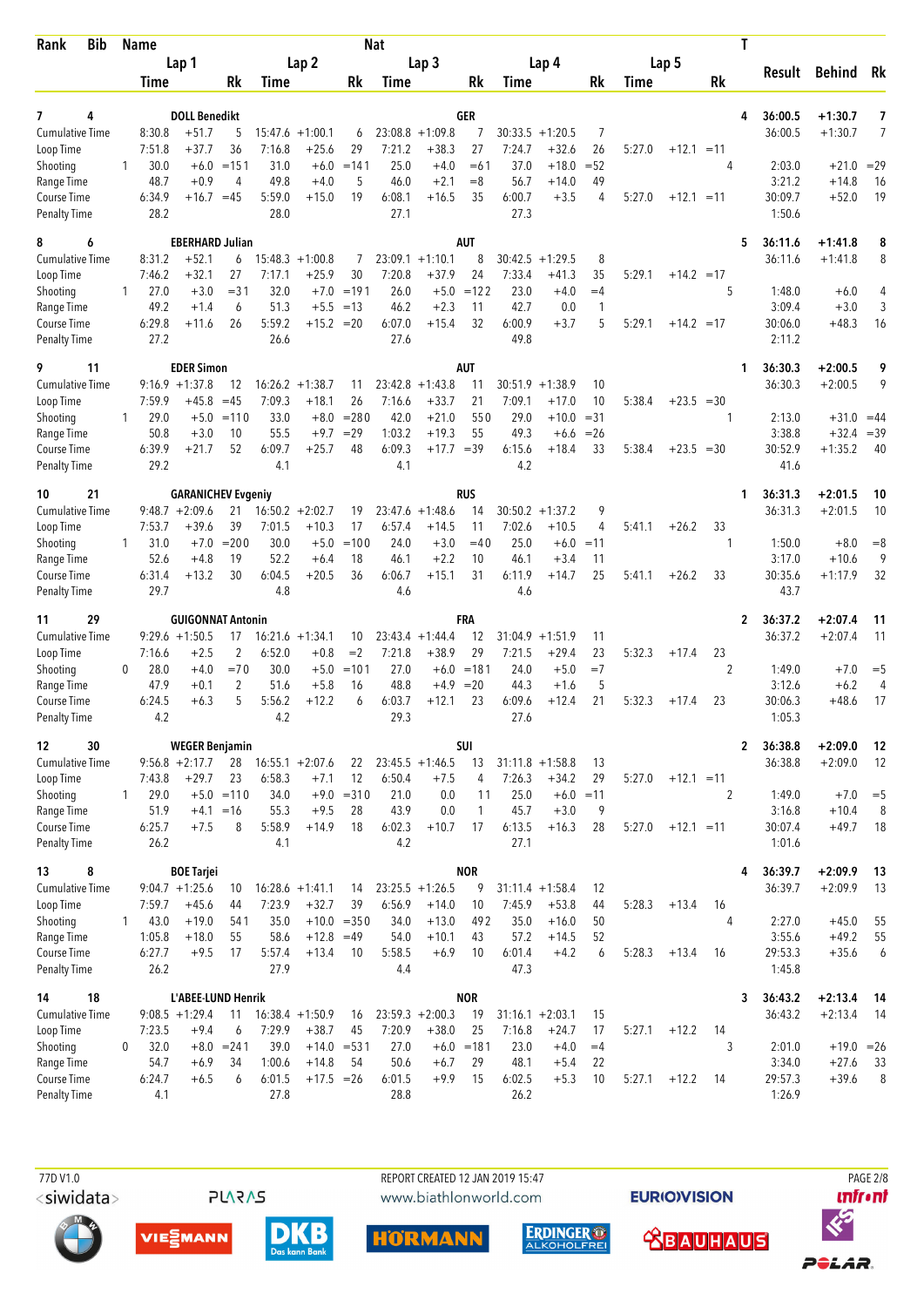| Rank                                | <b>Bib</b> |              | Name           |                                  |                    |                |                               |              | <b>Nat</b>     |                               |                    |                |                               |                   |        |              |         | Τ            |         |              |       |
|-------------------------------------|------------|--------------|----------------|----------------------------------|--------------------|----------------|-------------------------------|--------------|----------------|-------------------------------|--------------------|----------------|-------------------------------|-------------------|--------|--------------|---------|--------------|---------|--------------|-------|
|                                     |            |              |                | Lap 1                            |                    |                | Lap <sub>2</sub>              |              |                | Lap <sub>3</sub>              |                    |                | Lap 4                         |                   |        | Lap 5        |         |              | Result  | Behind Rk    |       |
|                                     |            |              | Time           |                                  | Rk                 | Time           |                               | Rk           | Time           |                               | Rk                 | Time           |                               | Rk                | Time   |              | Rk      |              |         |              |       |
| 15                                  | 24         |              |                | <b>JACQUELIN Emilien</b>         |                    |                |                               |              |                |                               | FRA                |                |                               |                   |        |              |         | $\mathbf{2}$ | 36:45.6 | $+2:15.8$    | 15    |
| <b>Cumulative Time</b>              |            |              |                | $9:54.6 + 2:15.5$                | 27                 |                | $17:13.2 + 2:25.7$            | 29           |                | $24:12.7 + 2:13.7$            | 21                 |                | $31:16.2 + 2:03.2$            | 16                |        |              |         |              | 36:45.6 | $+2:15.8$    | 15    |
| Loop Time                           |            | 1            | 7:52.6<br>34.0 | $+38.5$<br>$+10.0$               | 38<br>$= 371$      | 7:18.6<br>31.0 | $+27.4$<br>$+6.0$             | 33<br>$=140$ | 6:59.5<br>26.0 | $+16.6$                       | 13<br>$+5.0 = 120$ | 7:03.5<br>22.0 | $+11.4$<br>$+3.0$             | 6<br>3            | 5:29.4 | $+14.5$      | 19<br>2 |              | 1:53.0  | $+11.0$      | 14    |
| Shooting<br>Range Time              |            |              | 1:00.2         | $+12.4$                          | 48                 | 52.3           | $+6.5$                        | 19           | 45.3           | $+1.4$                        | 4                  | 42.8           | $+0.1$                        | $\overline{2}$    |        |              |         |              | 3:20.6  | $+14.2$      | 14    |
| Course Time                         |            |              | 6:26.8         | $+8.6 = 13$                      |                    | 5:59.2         | $+15.2$                       | $=20$        | 6:09.3         | $+17.7 = 39$                  |                    | 6:16.7         | $+19.5$                       | 37                | 5:29.4 | $+14.5$      | 19      |              | 30:21.4 | $+1:03.7$    | 23    |
| <b>Penalty Time</b>                 |            |              | 25.6           |                                  |                    | 27.1           |                               |              | 4.9            |                               |                    | 4.0            |                               |                   |        |              |         |              | 1:01.6  |              |       |
| 16                                  | 46         |              |                | <b>FOURCADE Simon</b>            |                    |                |                               |              |                |                               | FRA                |                |                               |                   |        |              |         | 1            | 36:49.4 | $+2:19.6$    | -16   |
| <b>Cumulative Time</b>              |            |              |                | $10:11.4 + 2:32.3$               | 36                 |                | $17:07.4 +2:19.9$             | 27           | 23:53.8        | $+1:54.8$                     | 16                 | 31:16.6        | $+2:03.6$                     | 17                |        |              |         |              | 36:49.4 | $+2:19.6$    | -16   |
| Loop Time<br>Shooting               |            | 0            | 7:28.4<br>28.0 | $+14.3$<br>$+4.0$                | 12<br>$=70$        | 6:56.0<br>36.0 | $+4.8$<br>$+11.0$             | 6<br>$=400$  | 6:46.4<br>28.0 | $+3.5$<br>$+7.0$              | 2<br>$= 251$       | 7:22.8<br>27.0 | $+30.7$<br>$+8.0$             | 25<br>$= 23$      | 5:32.8 | $+17.9$      | 24<br>1 |              | 1:59.0  | $+17.0$      | $=18$ |
| Range Time                          |            |              | 52.5           | $+4.7$                           | 18                 | 55.2           | $+9.4$                        | 27           | 50.1           | $+6.2$                        | 26                 | 49.3           | $+6.6$                        | $= 26$            |        |              |         |              | 3:27.1  | $+20.7$      | 24    |
| Course Time                         |            |              | 6:31.7         | $+13.5$                          | 31                 | 5:55.9         | $+11.9$                       | 5            | 5:52.2         | $+0.6$                        | 3                  | 6:07.1         | $+9.9$                        | 16                | 5:32.8 | $+17.9$      | 24      |              | 29:59.7 | $+42.0$      | 10    |
| <b>Penalty Time</b>                 |            |              | 4.2            |                                  |                    | 4.9            |                               |              | 4.1            |                               |                    | 26.4           |                               |                   |        |              |         |              | 39.6    |              |       |
| 17                                  | 13         |              |                | <b>MORAVEC Ondrei</b>            |                    |                |                               |              |                |                               | <b>CZE</b>         |                |                               |                   |        |              |         | 1            | 36:52.6 | $+2:22.8$    | 17    |
| <b>Cumulative Time</b>              |            |              |                | $9:00.7 + 1:21.6$                | 9                  |                | $16:18.4 + 1:30.9$            | 9            |                | $23:39.7 +1:40.7$             | 10                 | 31:15.7        | $+2:02.7$                     | 14                |        |              |         |              | 36:52.6 | $+2:22.8$    | 17    |
| Loop Time                           |            | 0            | 7:36.7<br>33.0 | $+22.6$<br>$+9.0$                | 19<br>$= 290$      | 7:17.7<br>37.0 | $+26.5$<br>$+12.0$            | 31<br>$=480$ | 7:21.3<br>38.0 | $+38.4$<br>$+17.0$            | 28<br>531          | 7:36.0<br>25.0 | $+43.9$<br>$+6.0$             | 40<br>$=11$       | 5:36.9 | $+22.0$      | 28<br>1 |              | 2:13.0  | $+31.0$      | $=44$ |
| Shooting<br>Range Time              |            |              | 57.1           | $+9.3$                           | $=40$              | 58.6           | $+12.8$                       | $=49$        | 1:00.1         | $+16.2$                       | 52                 | 48.3           | $+5.6$                        | 23                |        |              |         |              | 3:44.1  | $+37.7$      | 49    |
| Course Time                         |            |              | 6:34.9         | $+16.7$                          | $=45$              | 6:14.6         | $+30.6$                       | 52           | 6:16.6         | $+25.0$                       | 48                 | 6:20.3         | $+23.1$                       | 46                | 5:36.9 | $+22.0$      | 28      |              | 31:03.3 | $+1:45.6$    | 44    |
| Penalty Time                        |            |              | 4.7            |                                  |                    | 4.5            |                               |              | 4.6            |                               |                    | 27.4           |                               |                   |        |              |         |              | 41.2    |              |       |
| 18                                  | 22         |              |                | <b>DOHERTY Sean</b>              |                    |                |                               |              |                |                               | <b>USA</b>         |                |                               |                   |        |              |         | 2            | 36:59.7 | $+2:29.9$    | 18    |
| <b>Cumulative Time</b>              |            |              |                | $10:13.0 + 2:33.9$               | 37                 |                | $17:13.1 + 2:25.6$            | 28           |                | $24:13.1 + 2:14.1$            | 22                 |                | $31:17.7 + 2:04.7$            | 18                |        |              |         |              | 36:59.7 | $+2:29.9$    | 18    |
| Loop Time<br>Shooting               |            | 2            | 33.0           | $8:15.0 + 1:00.9$<br>$+9.0$      | 50<br>$= 290$      | 7:00.1<br>36.0 | $+8.9$<br>$+11.0$             | 15<br>$=400$ | 7:00.0<br>27.0 | $+17.1$                       | 14<br>$+6.0 = 180$ | 7:04.6<br>24.0 | $+12.5$<br>$+5.0$             | 8<br>$=7$         | 5:42.0 | $+27.1$      | 34<br>2 |              | 2:00.0  | $+18.0 = 20$ |       |
| Range Time                          |            |              | 54.6           | $+6.8$                           | $=32$              | 57.1           | $+11.3$                       | $=39$        | 47.0           | $+3.1$                        | $=12$              | 43.4           | $+0.7$                        | 3                 |        |              |         |              | 3:22.1  | $+15.7 = 17$ |       |
| <b>Course Time</b>                  |            |              | 6:30.3         | $+12.1$                          | 27                 | 5:58.8         | $+14.8$                       | 17           | 6:08.5         | $+16.9$                       | 37                 | 6:17.3         | $+20.1$                       | $=40$             | 5:42.0 | $+27.1$      | 34      |              | 30:36.9 | $+1:19.2$    | 33    |
| Penalty Time                        |            |              | 50.1           |                                  |                    | 4.2            |                               |              | 4.5            |                               |                    | 3.9            |                               |                   |        |              |         |              | 1:02.7  |              |       |
| 19                                  | 12         |              |                | <b>LEITNER Felix</b>             |                    |                |                               |              |                |                               | <b>AUT</b>         |                |                               |                   |        |              |         | 3            | 37:01.5 | $+2:31.7$    | 19    |
| <b>Cumulative Time</b>              |            |              |                | $9:28.4 +1:49.3$                 | 16                 |                | $16:27.0 + 1:39.5$            | 13           |                | $23:56.1 + 1:57.1$            | 17                 |                | $31:18.2 + 2:05.2$            | 19                |        |              |         |              | 37:01.5 | $+2:31.7$    | 19    |
| Loop Time<br>Shooting               |            | $\mathbf{1}$ | 8:04.4<br>40.0 | $+50.3$<br>$+16.0$               | 48<br>$= 510$      | 6:58.6<br>32.0 | $+7.4$<br>$+7.0$              | 13<br>$=191$ | 7:29.1<br>29.0 | $+46.2$                       | 35<br>$+8.0 = 301$ | 7:22.1<br>25.0 | $+30.0$<br>$+6.0$             | 24<br>$=11$       | 5:43.3 | $+28.4$      | 37<br>3 |              | 2:06.0  | $+24.0$      | 33    |
| Range Time                          |            |              | 1:01.8         | $+14.0$                          | 52                 | 57.2           | $+11.4$                       | 41           | 51.4           | $+7.5$                        | $=34$              | 50.6           | $+7.9$                        | $= 31$            |        |              |         |              | 3:41.0  | $+34.6$      | $=43$ |
| Course Time                         |            |              | 6:33.9         | $+15.7$                          | 38                 | 5:57.0         | $+13.0$                       | 8            | 6:08.9         | $+17.3$                       | 38                 | 6:05.2         | $+8.0$                        | 12                | 5:43.3 | $+28.4$      | 37      |              | 30:28.3 | $+1:10.6$    | 28    |
| Penalty Time                        |            |              | 28.7           |                                  |                    | 4.4            |                               |              | 28.8           |                               |                    | 26.3           |                               |                   |        |              |         |              | 1:28.2  |              |       |
| 20                                  | 15         |              |                | <b>MALYSHKO Dmitry</b>           |                    |                |                               |              |                |                               | <b>RUS</b>         |                |                               |                   |        |              |         | 4            | 37:04.2 | $+2:34.4$    | 20    |
| Cumulative Time                     |            |              |                | $9:52.2 +2:13.1$                 | 25                 | 7:01.6         | $16:53.8 + 2:06.3$            | 21<br>18     |                | $23:48.2 + 1:49.2$            | 15                 | 7:44.7         | $31:32.9 +2:19.9$<br>$+52.6$  | 21                |        |              |         |              | 37:04.2 | $+2:34.4$    | 20    |
| Loop Time<br>Shooting               |            | $\mathbf{2}$ | 32.0           | $8:15.2 + 1:01.1$                | 51<br>$+8.0 = 240$ | 28.0           | $+10.4$<br>$+3.0$             | $=40$        | 6:54.4<br>27.0 | $+11.5$                       | 7<br>$+6.0 = 182$  | 19.0           | 0.0                           | 43<br>1           | 5:31.3 | $+16.4$      | 21<br>4 |              | 1:46.0  | $+4.0$       | 3     |
| Range Time                          |            |              | 53.9           | $+6.1$                           | 27                 | 51.5           | $+5.7$                        | 15           | 46.0           | $+2.1$                        | $=8$               | 43.6           | $+0.9$                        | 4                 |        |              |         |              | 3:15.0  | $+8.6$       | 6     |
| Course Time                         |            |              | 6:32.2         | $+14.0$                          | 33                 | 6:06.0         | $+22.0$                       | 38           | 6:04.1         | $+12.5$                       | 25                 | 6:12.2         | $+15.0$                       | 26                | 5:31.3 | $+16.4$      | 21      |              | 30:25.8 | $+1:08.1$    | 26    |
| <b>Penalty Time</b>                 |            |              | 49.1           |                                  |                    | 4.1            |                               |              | 4.3            |                               |                    | 48.9           |                               |                   |        |              |         |              | 1:46.4  |              |       |
| 21                                  | 25         |              |                | <b>PIDRUCHNYI Dmytro</b>         |                    |                |                               |              |                |                               | <b>UKR</b>         |                |                               |                   |        |              |         | $\mathbf{2}$ | 37:10.9 | $+2:41.1$    | 21    |
| <b>Cumulative Time</b><br>Loop Time |            |              | 7:28.8         | $9:33.8 +1:54.7$<br>$+14.7$      | 18<br>13           | 7:02.7         | $16:36.5 +1:49.0$<br>$+11.5$  | 15<br>19     | 7:22.4         | $23:58.9 + 1:59.9$<br>$+39.5$ | 18<br>30           | 7:33.6         | $31:32.5 +2:19.5$<br>$+41.5$  | 20<br>36          | 5:38.4 | $+23.5 = 30$ |         |              | 37:10.9 | $+2:41.1$    | 21    |
| Shooting                            |            | 0            | 29.0           |                                  | $+5.0 = 110$       | 27.0           | $+2.0$                        | 31           | 28.0           |                               | $+7.0 = 251$       | 26.0           |                               | $+7.0 = 19$       |        |              | 2       |              | 1:50.0  | $+8.0$       | $= 8$ |
| Range Time                          |            |              | 52.7           | $+4.9 = 20$                      |                    | 49.6           | $+3.8$                        | $=3$         | 49.5           | $+5.6$                        | 24                 | 47.3           | $+4.6$                        | 18                |        |              |         |              | 3:19.1  | $+12.7$      | 12    |
| Course Time                         |            |              | 6:32.0         | $+13.8$                          | 32                 | 6:08.7         | $+24.7$                       | 46           | 6:03.9         | $+12.3$                       | 24                 | 6:17.5         | $+20.3$                       | 42                | 5:38.4 | $+23.5 = 30$ |         |              | 30:40.5 | $+1:22.8$    | 34    |
| <b>Penalty Time</b>                 |            |              | 4.1            |                                  |                    | 4.4            |                               |              | 29.0           |                               |                    | 28.8           |                               |                   |        |              |         |              | 1:06.3  |              |       |
| 22                                  | 28         |              |                | <b>FILLON MAILLET Quentin</b>    |                    |                |                               |              |                |                               | <b>FRA</b>         |                |                               |                   |        |              |         | 4            | 37:15.5 | $+2:45.7$    | 22    |
| <b>Cumulative Time</b>              |            |              | 7:45.9         | $9:57.9 +2:18.8 = 29$<br>$+31.8$ |                    | 7:19.0         | $17:16.9 + 2:29.4$<br>$+27.8$ | 31<br>34     | 7:14.1         | $24:31.0 + 2:32.0$<br>$+31.2$ | 26<br>20           | 7:14.8         | $31:45.8 + 2:32.8$<br>$+22.7$ | 24                | 5:29.7 |              |         |              | 37:15.5 | $+2:45.7$    | 22    |
| Loop Time<br>Shooting               |            | $\mathbf{1}$ | 32.0           |                                  | 25<br>$+8.0 = 241$ | 32.0           |                               | $+7.0 = 191$ | 30.0           |                               | $+9.0 = 371$       | 26.0           |                               | 15<br>$+7.0 = 19$ |        | $+14.8$      | 20<br>4 |              | 2:00.0  | $+18.0 = 20$ |       |
| Range Time                          |            |              | 54.6           |                                  | $+6.8 = 32$        | 53.5           | $+7.7$                        | 23           | 51.1           | $+7.2$                        | 33                 | 45.3           | $+2.6$                        | 7                 |        |              |         |              | 3:24.5  | $+18.1$      | -21   |
| Course Time                         |            |              | 6:26.1         | $+7.9$                           | 11                 | 5:58.7         | $+14.7$                       | 16           | 5:55.1         | $+3.5$                        | 4                  | 6:01.6         | $+4.4$                        | 7                 | 5:29.7 | $+14.8$      | 20      |              | 29:51.2 | $+33.5$      | 5     |
| <b>Penalty Time</b>                 |            |              | 25.2           |                                  |                    | 26.8           |                               |              | 27.9           |                               |                    | 27.9           |                               |                   |        |              |         |              | 1:47.8  |              |       |







**PLARAS** 





**HORMANN** 



**EURIOVISION** 

**<u> XBAUHAUS</u>** 



POLAR.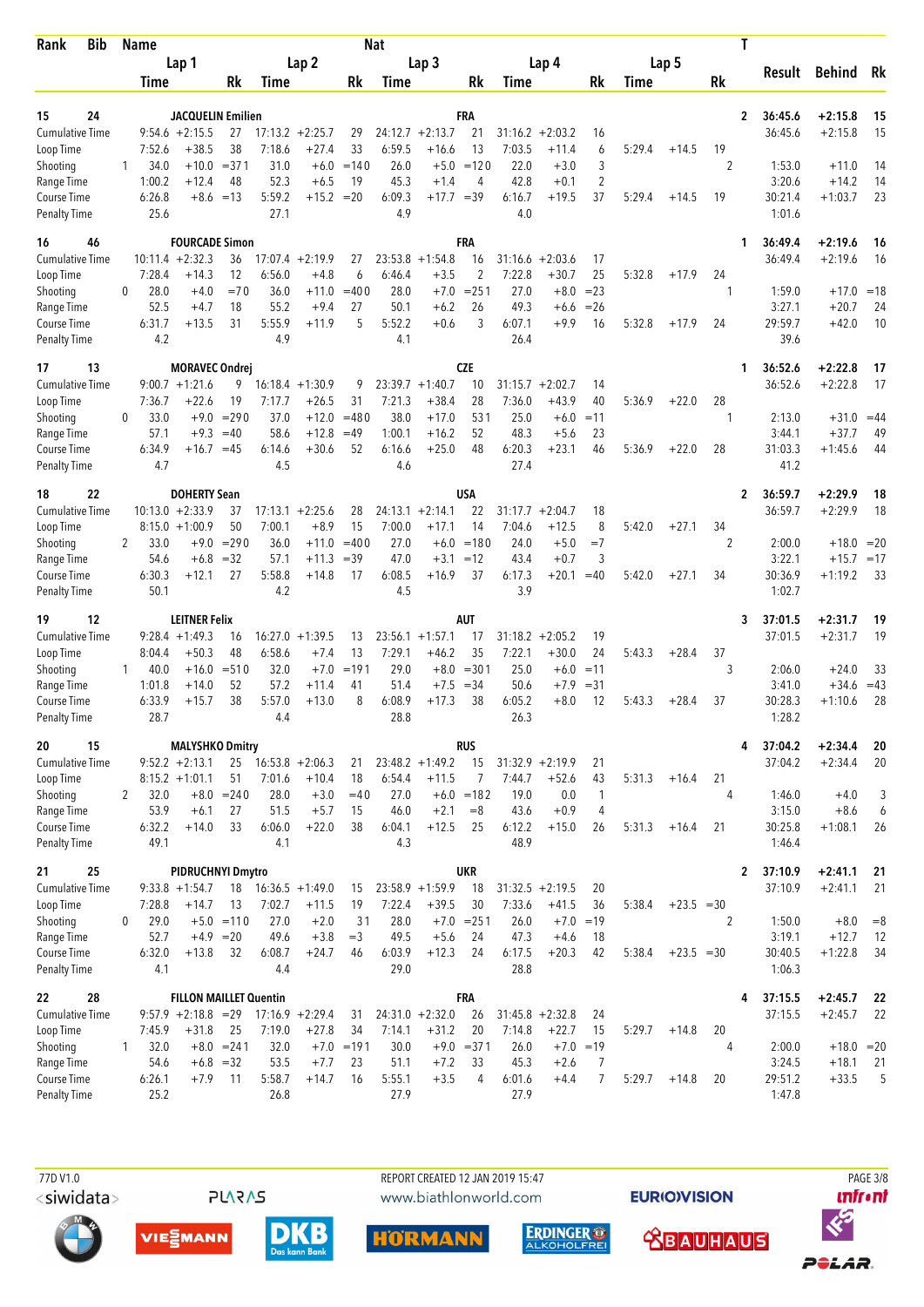| Bib<br>Rank                         | Name         |                |                                       |                  |                |                               |               | <b>Nat</b>     |                               |                  |                |                               |                |        |              | Τ            |                    |                        |             |
|-------------------------------------|--------------|----------------|---------------------------------------|------------------|----------------|-------------------------------|---------------|----------------|-------------------------------|------------------|----------------|-------------------------------|----------------|--------|--------------|--------------|--------------------|------------------------|-------------|
|                                     |              |                | Lap 1                                 |                  |                | Lap <sub>2</sub>              |               |                | Lap <sub>3</sub>              |                  |                | Lap 4                         |                |        | Lap 5        |              | Result             | Behind Rk              |             |
|                                     |              | Time           |                                       | Rk               | Time           |                               | Rk            | Time           |                               | Rk               | Time           |                               | Rk             | Time   |              | Rk           |                    |                        |             |
| 14<br>23                            |              |                | <b>LANDERTINGER Dominik</b>           |                  |                |                               |               |                |                               | AUT              |                |                               |                |        |              | 4            | 37:15.9            | $+2:46.1$              | 23          |
| <b>Cumulative Time</b>              |              |                | $9:17.3 + 1:38.2$                     | 13               | 16:45.1        | $+1:57.6$                     | 18            |                | $24:42.6 + 2:43.6$            | 33               | 32:01.0        | $+2:48.0$                     | 29             |        |              |              | 37:15.9            | $+2:46.1$              | 23          |
| Loop Time                           |              | 7:48.3         | $+34.2$                               | 30               | 7:27.8         | $+36.6$                       | 44            | 7:57.5         | $+1:14.6$                     | 49               | 7:18.4         | $+26.3$                       | 20             | 5:14.9 | 0.0          | 1            |                    |                        |             |
| Shooting                            | 1            | 31.0           | $+7.0$                                | $= 201$          | 28.0           | $+3.0$                        | $=42$         | 32.0           | $+11.0$                       | $=430$           | 32.0           | $+13.0$                       | $=45$          |        |              | 4            | 2:03.0             | $+21.0 = 29$           |             |
| Range Time<br>Course Time           |              | 51.2<br>6:28.5 | $+3.4$<br>$+10.3$                     | $=13$<br>20      | 50.1<br>6:07.7 | $+4.3$<br>$+23.7$             | 6<br>43       | 54.4<br>6:10.0 | $+10.5$<br>$+18.4$            | 47<br>42         | 56.9<br>6:16.9 | $+14.2$<br>$+19.7$            | 50<br>38       | 5:14.9 | 0.0          | 1            | 3:32.6<br>30:18.0  | $+26.2$<br>$+1:00.3$   | $=29$<br>22 |
| <b>Penalty Time</b>                 |              | 28.6           |                                       |                  | 30.0           |                               |               | 53.1           |                               |                  | 4.6            |                               |                |        |              |              | 1:56.3             |                        |             |
| 24<br>56                            |              |                | <b>TSVETKOV Maxim</b>                 |                  |                |                               |               |                |                               | <b>RUS</b>       |                |                               |                |        |              | 1            | 37:16.4            | $+2:46.6$              | 24          |
| <b>Cumulative Time</b>              |              |                | $10:45.3 + 3:06.2$                    | 52               |                | $17:42.1 + 2:54.6$            | 46            |                | $24:37.2 +2:38.2$             | 28               | 31:47.3        | $+2:34.3$                     | 26             |        |              |              | 37:16.4            | $+2:46.6$              | 24          |
| Loop Time                           |              | 7:52.3         | $+38.2$                               | 37               | 6:56.8         | $+5.6$                        | 9             | 6:55.1         | $+12.2$                       | 8                | 7:10.1         | $+18.0$                       | 11             | 5:29.1 | $+14.2 = 17$ |              |                    |                        |             |
| Shooting                            | 1            | 32.0           | $+8.0$                                | $= 240$          | 33.0           | $+8.0$                        | $= 280$       | 26.0           | $+5.0$                        | $=120$           | 30.0           | $+11.0$                       | $=34$          |        |              | 1            | 2:01.0             | $+19.0$                | $=26$       |
| Range Time<br>Course Time           |              | 53.3<br>6:30.8 | $+5.5$<br>$+12.6$                     | $=22$<br>28      | 49.0<br>6:03.5 | $+3.2$<br>$+19.5 = 31$        | 2             | 48.0<br>6:02.8 | $+4.1$<br>$+11.2 = 19$        | 17               | 50.0<br>6:15.9 | $+7.3$<br>$+18.7$             | 29<br>34       | 5:29.1 | $+14.2 = 17$ |              | 3:20.3<br>30:22.1  | $+13.9$<br>$+1:04.4$   | 13<br>24    |
| <b>Penalty Time</b>                 |              | 28.2           |                                       |                  | 4.3            |                               |               | 4.3            |                               |                  | 4.2            |                               |                |        |              |              | 41.0               |                        |             |
| 32<br>25                            |              |                | <b>BJOENTEGAARD Erlend</b>            |                  |                |                               |               |                |                               | <b>NOR</b>       |                |                               |                |        |              | 3            | 37:18.7            | $+2:48.9$              | 25          |
| <b>Cumulative Time</b>              |              |                | $9:47.0 + 2:07.9$                     | 20               |                | $17:40.3 + 2:52.8$            | 45            |                | $24:57.0 + 2:58.0$            | 40               | 32:00.7        | $+2:47.7$                     | 28             |        |              |              | 37:18.7            | $+2:48.9$              | 25          |
| Loop Time                           |              | 7:31.0         | $+16.9$                               | 16               | 7:53.3         | $+1:02.1$                     | 50            | 7:16.7         | $+33.8$                       | 22               | 7:03.7         | $+11.6$                       | $\overline{7}$ | 5:18.0 | $+3.1$       | 3            |                    |                        |             |
| Shooting                            | 0            | 35.0           | $+11.0$                               | $= 392$<br>36    | 36.0           | $+11.0$                       | $=401$<br>33  | 29.0           | $+8.0$                        | $= 300$<br>37    | 29.0<br>53.5   | $+10.0$                       | $= 31$         |        |              | 3            | 2:09.0             | $+27.0$                | $=36$       |
| Range Time<br>Course Time           |              | 56.0<br>6:30.9 | $+8.2$<br>$+12.7$                     | 29               | 56.2<br>6:08.3 | $+10.4$<br>$+24.3$            | 45            | 52.3<br>5:56.6 | $+8.4$<br>$+5.0$              | 7                | 6:05.6         | $+10.8$<br>$+8.4$             | 44<br>13       | 5:18.0 | $+3.1$       | 3            | 3:38.0<br>29:59.4  | $+31.6$<br>$+41.7$     | 38<br>9     |
| <b>Penalty Time</b>                 |              | 4.1            |                                       |                  | 48.8           |                               |               | 27.8           |                               |                  | 4.6            |                               |                |        |              |              | 1:25.3             |                        |             |
| 26<br>23                            |              |                | <b>RASTORGUJEVS Andrejs</b>           |                  |                |                               |               |                |                               | LAT              |                |                               |                |        |              | 4            | 37:26.9            | $+2:57.1$              | 26          |
| <b>Cumulative Time</b>              |              |                | $9:25.2 +1:46.1$                      | 14               |                | $16:26.4 + 1:38.9$            | 12            |                | $24:31.9 +2:32.9$             | 27               |                | $31:52.4 +2:39.4$             | 27             |        |              |              | 37:26.9            | $+2:57.1$              | 26          |
| Loop Time                           |              | 7:25.2         | $+11.1$                               | 9                | 7:01.2         | $+10.0$                       | 16            |                | $8:05.5 +1:22.6$              | 53               | 7:20.5         | $+28.4$                       | 22             | 5:34.5 | $+19.6$      | 26           |                    |                        |             |
| Shooting<br>Range Time              | 0            | 33.0<br>54.4   | $+9.0$<br>$+6.6$                      | $= 290$<br>$=29$ | 38.0<br>58.7   | $+13.0$<br>$+12.9$            | $= 513$<br>51 | 33.0<br>54.2   | $+12.0$<br>$+10.3$            | $= 461$<br>$=44$ | 30.0<br>51.5   | $+11.0$<br>$+8.8$             | $=34$<br>36    |        |              | 4            | 2:14.0<br>3:38.8   | $+32.0$<br>$+32.4$     | 47<br>$=39$ |
| <b>Course Time</b>                  |              | 6:26.8         | $+8.6 = 13$                           |                  | 5:58.5         | $+14.5$                       | 15            | 5:59.3         | $+7.7$                        | 11               | 6:02.6         | $+5.4$                        | 11             | 5:34.5 | $+19.6$      | 26           | 30:01.7            | $+44.0$                | 12          |
| <b>Penalty Time</b>                 |              | 4.0            |                                       |                  | 4.0            |                               |               | 1:12.0         |                               |                  | 26.4           |                               |                |        |              |              | 1:46.4             |                        |             |
| 33<br>27                            |              |                | <b>GOW Christian</b>                  |                  |                |                               |               |                |                               | CAN              |                |                               |                |        |              | $\mathbf{2}$ | 37:27.2            | $+2:57.4$              | 27          |
| <b>Cumulative Time</b>              |              |                | $10:05.7 + 2:26.6$                    | 32<br>28         |                | $17:03.0 +2:15.5$             | 24<br>11      |                | $24:13.7 + 2:14.7$            | 23               | 31:44.6        | $+2:31.6$                     | 22             |        |              |              | 37:27.2            | $+2:57.4$              | 27          |
| Loop Time<br>Shooting               | 1            | 7:46.7<br>27.0 | $+32.6$<br>$+3.0$                     | $= 30$           | 6:57.3<br>28.0 | $+6.1$<br>$+3.0$              | $=40$         | 7:10.7<br>24.0 | $+27.8$<br>$+3.0$             | 16<br>$=41$      | 7:30.9<br>23.0 | $+38.8$<br>$+4.0$             | 34<br>$=4$     | 5:42.6 | $+27.7$      | 36<br>2      | 1:42.0             | 0.0                    | 1           |
| Range Time                          |              | 48.3           | $+0.5$                                | 3                | 49.6           | $+3.8$                        | $=$ 3         | 45.5           | $+1.6$                        | 6                | 45.4           | $+2.7$                        | 8              |        |              |              | 3:08.8             | $+2.4$                 | 2           |
| Course Time                         |              | 6:29.1         | $+10.9$                               | $= 23$           | 6:02.7         | $+18.7$                       | 30            | 6:20.0         | $+28.4$                       | 51               | 6:17.2         | $+20.0$                       | 39             | 5:42.6 | $+27.7$      | 36           | 30:51.6            | $+1:33.9$              | 38          |
| <b>Penalty Time</b>                 |              | 29.3           |                                       |                  | 5.0            |                               |               | 5.2            |                               |                  | 28.3           |                               |                |        |              |              | 1:07.8             |                        |             |
| 45<br>28                            |              |                | <b>BIRKELAND Lars Helge</b>           |                  |                |                               |               |                |                               | <b>NOR</b>       |                |                               |                |        |              | $\mathbf{2}$ | 37:28.8            | $+2:59.0$              | 28          |
| <b>Cumulative Time</b><br>Loop Time |              | 7:27.8         | $10:09.8 + 2:30.7$<br>$+13.7$         | 35<br>10         | 6:53.8         | $17:03.6 +2:16.1$<br>$+2.6$   | 25<br>4       | 7:11.4         | $24:15.0 + 2:16.0$<br>$+28.5$ | 24<br>17         | 7:30.1         | $31:45.1 + 2:32.1$<br>$+38.0$ | 23<br>33       | 5:43.7 | $+28.8$      | 38           | 37:28.8            | $+2:59.0$              | 28          |
| Shooting                            | 0            | 28.0           | $+4.0$                                | $=70$            | 30.0           |                               | $+5.0 = 101$  | 27.0           |                               | $+6.0 = 181$     | 25.0           | $+6.0$                        | $=11$          |        |              | 2            | 1:50.0             | $+8.0$                 | $= 8$       |
| Range Time                          |              | 51.2           | $+3.4 = 13$                           |                  | 50.9           | $+5.1$                        | $=9$          | 47.6           | $+3.7$                        | 16               | 47.5           | $+4.8$                        | 20             |        |              |              | 3:17.2             | $+10.8$                | 10          |
| Course Time                         |              | 6:32.3         | $+14.1$                               | 34               | 5:58.0         | $+14.0$                       | 13            | 5:55.3         | $+3.7$                        | 5                | 6:14.1         | $+16.9$                       | 31             | 5:43.7 | $+28.8$      | 38           | 30:23.4            | $+1:05.7$              | 25          |
| Penalty Time                        |              | 4.3            |                                       |                  | 4.9            |                               |               | 28.5           |                               |                  | 28.5           |                               |                |        |              |              | 1:06.2             |                        |             |
| 20<br>29                            |              |                | <b>ELISEEV Matvey</b>                 |                  |                |                               |               |                |                               | <b>RUS</b>       |                |                               |                |        |              | 4            | 37:40.1            | $+3:10.3$              | 29          |
| <b>Cumulative Time</b><br>Loop Time |              | 7:56.7         | $9:50.7 +2:11.6$<br>$+42.6$           | 23<br>42         | 7:49.1         | $17:39.8 + 2:52.3$<br>$+57.9$ | 44<br>49      | 6:50.0         | $24:29.8 + 2:30.8$<br>$+7.1$  | 25<br>3          | 7:17.4         | $31:47.2 +2:34.2$<br>$+25.3$  | 25<br>18       | 5:52.9 | $+38.0$      | 44           | 37:40.1            | $+3:10.3$              | 29          |
| Shooting                            | $\mathbf{1}$ | 34.0           |                                       | $+10.0 = 372$    | 32.0           |                               | $+7.0 = 190$  | 23.0           | $+2.0$                        | 31               | 26.0           | $+7.0 = 19$                   |                |        |              | 4            | 1:55.0             | $+13.0$                | 16          |
| Range Time                          |              | 56.1           | $+8.3$                                | 37               | 55.5           |                               | $+9.7 = 29$   | 47.4           | $+3.5 = 14$                   |                  | 47.8           | $+5.1$                        | 21             |        |              |              | 3:26.8             | $+20.4$                | 23          |
| Course Time                         |              | 6:33.3         | $+15.1$                               | 36               | 6:03.5         | $+19.5 = 31$                  |               | 5:57.4         | $+5.8$                        | 8                | 6:02.3         | $+5.1$                        | 9              | 5:52.9 | $+38.0$      | 44           | 30:29.4            | $+1:11.7$              | 29          |
| <b>Penalty Time</b>                 |              | 27.3           |                                       |                  | 50.1           |                               |               | 5.2            |                               |                  | 27.3           |                               |                |        |              |              | 1:49.9             |                        |             |
| 34<br>30<br><b>Cumulative Time</b>  |              |                | YALIOTNAU Raman<br>$10:09.6 + 2:30.5$ |                  |                | $17:32.6 +2:45.1$             |               |                | $24:53.6 + 2:54.6$            | <b>BLR</b><br>38 |                | $32:19.1 + 3:06.1$            |                |        |              | 4            | 37:42.6<br>37:42.6 | $+3:12.8$<br>$+3:12.8$ | 30          |
| Loop Time                           |              | 7:49.6         | $+35.5$                               | 34<br>32         | 7:23.0         | $+31.8$                       | 41<br>37      | 7:21.0         | $+38.1$                       | 26               | 7:25.5         | $+33.4$                       | 35<br>28       | 5:23.5 | $+8.6$       | 5            |                    |                        | 30          |
| Shooting                            | 1            | 31.0           |                                       | $+7.0 = 201$     | 32.0           |                               | $+7.0 = 191$  | 27.0           |                               | $+6.0 = 181$     | 28.0           |                               | $+9.0 = 29$    |        |              | 4            | 1:58.0             | $+16.0$                | 17          |
| Range Time                          |              | 52.7           | $+4.9$ = 20                           |                  | 54.9           | $+9.1$                        | 26            | 50.0           | $+6.1$                        | 25               | 51.9           | $+9.2$                        | 37             |        |              |              | 3:29.5             | $+23.1$                | 27          |
| Course Time                         |              | 6:28.6         | $+10.4$                               | 21               | 5:59.2         | $+15.2 = 20$                  |               | 6:02.8         | $+11.2 = 19$                  |                  | 6:06.4         | $+9.2$                        | 15             | 5:23.5 | $+8.6$       | 5            | 30:00.5            | $+42.8$                | -11         |
| <b>Penalty Time</b>                 |              | 28.3           |                                       |                  | 28.9           |                               |               | 28.2           |                               |                  | 27.2           |                               |                |        |              |              | 1:52.6             |                        |             |



PAGE 4/8 REPORT CREATED 12 JAN 2019 15:47 www.biathlonworld.com









**PLARAS** 

**DKB** 





*<u><u>Infront</u>*</u>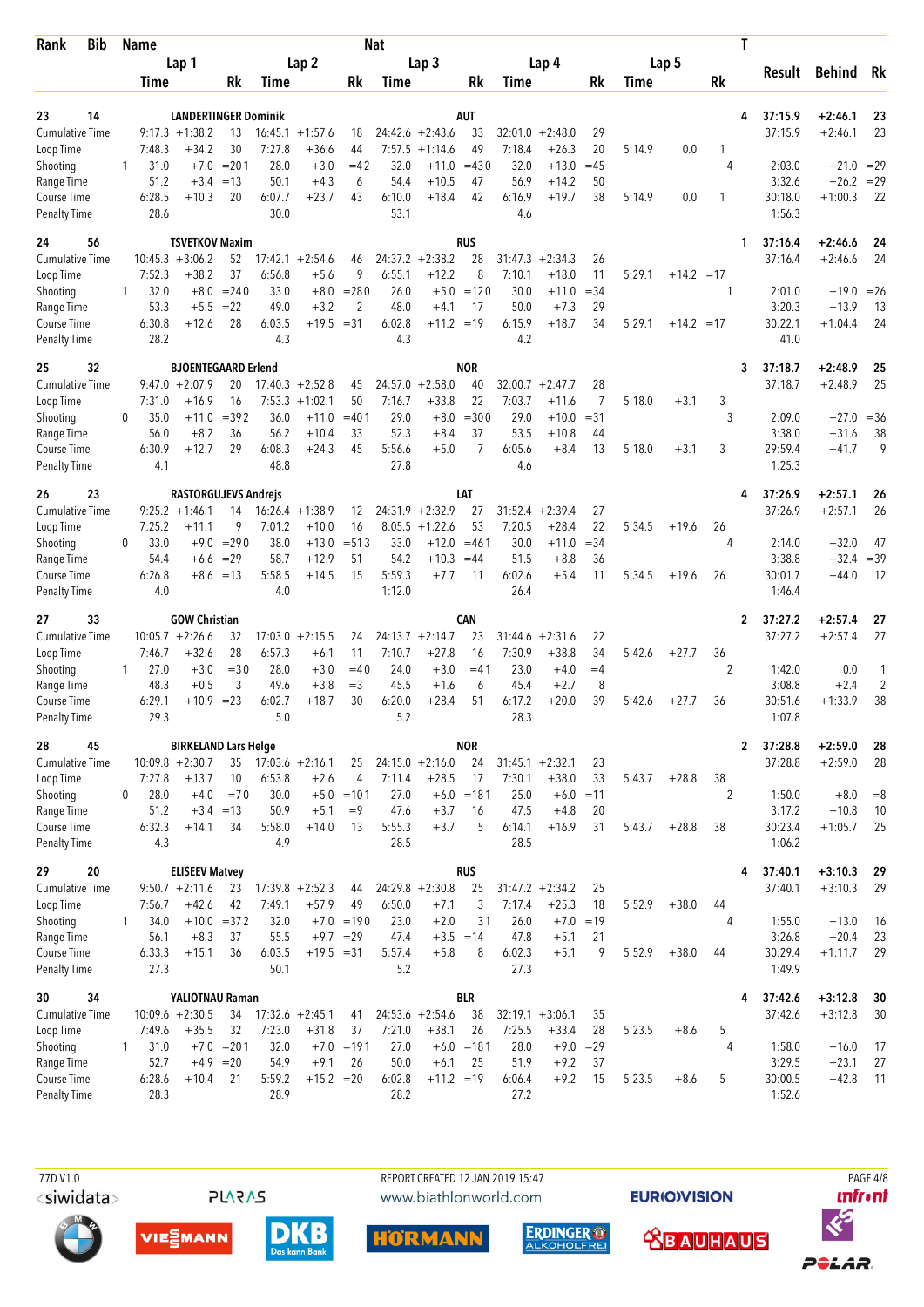| Bib<br>Rank                         |              | Name                         |                                              |               |                   |                              |               | <b>Nat</b>        |                                             |                  |                   |                               |                      |        |              |                      | Τ                       |                        |                      |
|-------------------------------------|--------------|------------------------------|----------------------------------------------|---------------|-------------------|------------------------------|---------------|-------------------|---------------------------------------------|------------------|-------------------|-------------------------------|----------------------|--------|--------------|----------------------|-------------------------|------------------------|----------------------|
|                                     |              |                              | Lap 1                                        |               |                   | Lap <sub>2</sub>             |               |                   | Lap <sub>3</sub>                            |                  |                   | Lap 4                         |                      |        | Lap 5        |                      | Result                  | <b>Behind</b>          | Rk                   |
|                                     |              | Time                         |                                              | Rk            | Time              |                              | Rk            | Time              |                                             | Rk               | Time              |                               | Rk                   | Time   |              | Rk                   |                         |                        |                      |
| 31<br>39                            |              |                              | <b>KUEHN Johannes</b>                        |               |                   |                              |               |                   |                                             | GER              |                   |                               |                      |        |              |                      | 37:42.9<br>4            | $+3:13.1$              | 31                   |
| <b>Cumulative Time</b>              |              | $10:20.1 + 2:41.0$           |                                              | 43            |                   | $17:32.4 +2:44.9$            | 40            |                   | $24:52.0 + 2:53.0$                          | 36               | 32:17.0           | $+3:04.0$                     | 33                   |        |              |                      | 37:42.9                 | $+3:13.1$              | 31                   |
| Loop Time                           |              | 7:48.1                       | $+34.0$                                      | 29            | 7:12.3            | $+21.1$                      | 28            | 7:19.6            | $+36.7$                                     | 23               | 7:25.0            | $+32.9$                       | 27                   | 5:25.9 | $+11.0$      | 8                    |                         |                        |                      |
| Shooting                            | 1            | 35.0                         | $+11.0$                                      | $= 391$       | 35.0              | $+10.0$                      | $= 351$       | 32.0              | $+11.0$                                     | $= 431$          | 38.0              | $+19.0$                       | 55                   |        |              | 4                    | 2:20.0                  | $+38.0$                | $= 51$               |
| Range Time<br>Course Time           |              | 56.2<br>6:26.0               | $+8.4$<br>$+7.8$                             | 38<br>$=9$    | 57.5<br>5:49.1    | +11.7<br>$+5.1$              | 43<br>3       | 53.0<br>5:59.9    | $+9.1$<br>$+8.3$                            | 41<br>13         | 57.1<br>6:01.8    | $+14.4$<br>$+4.6$             | 51<br>8              | 5:25.9 | $+11.0$      | 8                    | 3:43.8<br>29:42.7       | $+37.4$<br>$+25.0$     | 47<br>$\overline{4}$ |
| <b>Penalty Time</b>                 |              | 25.9                         |                                              |               | 25.7              |                              |               | 26.7              |                                             |                  | 26.1              |                               |                      |        |              |                      | 1:44.4                  |                        |                      |
| 43<br>32                            |              |                              | <b>CHRISTIANSEN Vetle Sjaastad</b>           |               |                   |                              |               |                   |                                             | <b>NOR</b>       |                   |                               |                      |        |              |                      | 3<br>37:47.0            | $+3:17.2$              | 32                   |
| <b>Cumulative Time</b>              |              | $10:25.9 + 2:46.8$           |                                              | 46            |                   | $17:24.6 + 2:37.1$           | 36            |                   | $24:51.1 + 2:52.1$                          | 35               | 32:11.5           | $+2:58.5$                     | 32                   |        |              |                      | 37:47.0                 | $+3:17.2$              | 32                   |
| Loop Time<br>Shooting               | 1            | 7:49.9<br>35.0               | $+35.8$<br>$+11.0$                           | 33<br>$= 390$ | 6:58.7<br>33.0    | $+7.5$<br>$+8.0$             | 14<br>$= 281$ | 7:26.5<br>31.0    | $+43.6$<br>$+10.0$                          | 33<br>$=401$     | 7:20.4<br>21.0    | $+28.3$<br>$+2.0$             | 21<br>$\overline{2}$ | 5:35.5 | $+20.6$      | 27<br>3              | 2:00.0                  | $+18.0$                | $= 20$               |
| Range Time                          |              | 59.3                         | $+11.5$                                      | $=44$         | 56.6              | $+10.8$                      | $= 34$        | 50.7              | $+6.8$                                      | $=30$            | 46.2              | $+3.5$                        | $=12$                |        |              |                      | 3:32.8                  | $+26.4$                | 31                   |
| Course Time                         |              | 6:23.4                       | $+5.2$                                       | 3             | 5:58.1            | +14.1                        | 14            | 6:07.3            | $+15.7$                                     | 33               | 6:08.0            | $+10.8$                       | 17                   | 5:35.5 | $+20.6$      | 27                   | 30:12.3                 | $+54.6$                | 21                   |
| <b>Penalty Time</b>                 |              | 27.2                         |                                              |               | 4.0               |                              |               | 28.5              |                                             |                  | 26.2              |                               |                      |        |              |                      | 1:25.9                  |                        |                      |
| 33<br>38                            |              |                              | <b>BAUER Klemen</b>                          |               |                   |                              |               |                   |                                             | SL <sub>0</sub>  |                   |                               |                      |        |              |                      | 37:48.5<br>3            | $+3:18.7$              | 33                   |
| <b>Cumulative Time</b><br>Loop Time |              | 7:19.9                       | $9:50.9 +2:11.8$<br>$+5.8$                   | 24<br>3       | 16:44.8<br>6:53.9 | $+1:57.3$<br>$+2.7$          | 17<br>5       | 24:09.0<br>7:24.2 | $+2:10.0$<br>$+41.3$                        | 20<br>31         | 32:07.9<br>7:58.9 | $+2:54.9$<br>$+1:06.8$        | 30<br>46             | 5:40.6 | $+25.7$      | 32                   | 37:48.5                 | $+3:18.7$              | 33                   |
| Shooting                            | 0            | 25.0                         | $+1.0$                                       | 20            | 25.0              | 0.0                          | 11            | 26.0              |                                             | $+5.0 = 122$     | 27.0              | $+8.0$                        | $= 23$               |        |              | 3                    | 1:43.0                  | $+1.0$                 | 2                    |
| Range Time                          |              | 47.8                         | 0.0                                          | 1             | 45.8              | 0.0                          | 1             | 45.4              | $+1.5$                                      | 5                | 47.4              | $+4.7$                        | 19                   |        |              |                      | 3:06.4                  | 0.0                    | 1                    |
| Course Time                         |              | 6:27.5                       | $+9.3$                                       | 16            | 6:03.8            | $+19.8 = 33$                 |               | 6:11.5            | $+19.9 = 43$                                |                  | 6:21.0            | $+23.8$                       | 47                   | 5:40.6 | $+25.7$      | 32                   | 30:44.4                 | $+1:26.7$              | 35                   |
| Penalty Time                        |              | 4.6                          |                                              |               | 4.3               |                              |               | 27.3              |                                             |                  | 50.5              |                               |                      |        |              |                      | 1:26.7                  |                        |                      |
| 34<br>54                            |              |                              | <b>OTCENAS Martin</b>                        |               |                   |                              |               |                   |                                             | <b>SVK</b>       |                   |                               |                      |        |              |                      | 37:51.0<br>$\mathbf{2}$ | $+3:21.2$              | 34                   |
| <b>Cumulative Time</b>              |              | $10:18.9 + 2:39.8$           |                                              | 42            |                   | $17:42.7 + 2:55.2$           | 47            |                   | $24:41.5 + 2:42.5$                          | 31               | 32:17.4           | $+3:04.4$                     | 34                   |        |              |                      | 37:51.0                 | $+3:21.2$              | 34                   |
| Loop Time<br>Shooting               | 0            | 7:28.9<br>27.0               | $+14.8$<br>$+3.0$                            | 14<br>$= 31$  | 7:23.8<br>28.0    | $+32.6$<br>$+3.0$            | 38<br>$=40$   | 6:58.8<br>25.0    | $+15.9$<br>$+4.0$                           | 12<br>$=61$      | 7:35.9<br>31.0    | $+43.8$<br>$+12.0$            | 39<br>$= 37$         | 5:33.6 | $+18.7$      | 25<br>$\overline{2}$ | 1:51.0                  | $+9.0$                 | 12                   |
| Range Time                          |              | 51.2                         | $+3.4 = 13$                                  |               | 50.9              | $+5.1$                       | $=9$          | 49.0              | $+5.1$                                      | 23               | 51.1              | $+8.4$                        | 35                   |        |              |                      | 3:22.2                  | $+15.8$                | 19                   |
| Course Time                         |              | 6:33.4                       | $+15.2$                                      | 37            | 6:02.6            | $+18.6$                      | 29            | 6:04.9            | $+13.3$                                     | 28               | 6:16.0            | $+18.8$                       | 35                   | 5:33.6 | $+18.7$      | 25                   | 30:30.5                 | $+1:12.8$              | 30                   |
| <b>Penalty Time</b>                 |              | 4.3                          |                                              |               | 30.3              |                              |               | 4.9               |                                             |                  | 28.8              |                               |                      |        |              |                      | 1:08.3                  |                        |                      |
| 47<br>35                            |              |                              | <b>BOCHARNIKOV Sergey</b>                    |               |                   |                              |               |                   |                                             | BLR              |                   |                               |                      |        |              |                      | 37:52.0<br>3            | $+3:22.2$              | 35                   |
| <b>Cumulative Time</b>              |              | $10:09.0 + 2:29.9$<br>7:23.0 | $+8.9$                                       | 33<br>5       | 6:56.5            | $17:05.5 + 2:18.0$<br>$+5.3$ | 26<br>7       | 7:47.3            | $24:52.8 + 2:53.8$<br>$+1:04.4$             | 37<br>44         | 7:27.8            | $32:20.6 + 3:07.6$<br>$+35.7$ | 36<br>31             | 5:31.4 | $+16.5$      | 22                   | 37:52.0                 | $+3:22.2$              | 35                   |
| Loop Time<br>Shooting               | 0            | 24.0                         | 0.0                                          | 10            | 32.0              | $+7.0$                       | $=192$        | 33.0              | $+12.0$                                     | $=461$           | 25.0              | $+6.0$                        | $=11$                |        |              | 3                    | 1:54.0                  | $+12.0$                | 15                   |
| Range Time                          |              | 48.8                         | $+1.0$                                       | 5             | 52.9              | $+7.1$                       | 20            | 54.2              | $+10.3$                                     | $=44$            | 49.9              | $+7.2$                        | 28                   |        |              |                      | 3:25.8                  | $+19.4$                | 22                   |
| Course Time                         |              | 6:29.4                       | $+11.2$                                      | 25            | 5:57.9            | $+13.9$                      | 12            | 5:57.9            | $+6.3$                                      | 9                | 6:08.4            | $+11.2$                       | 18                   | 5:31.4 | $+16.5$      | 22                   | 30:05.0                 | $+47.3$                | 15                   |
| <b>Penalty Time</b>                 |              | 4.8                          |                                              |               | 5.7               |                              |               | 55.2              |                                             |                  | 29.5              |                               |                      |        |              |                      | 1:35.2                  |                        |                      |
| 41<br>36                            |              |                              | <b>ANEV Krasimir</b>                         |               |                   |                              |               |                   |                                             | BUL              |                   |                               |                      |        |              |                      | 38:08.6<br>$\mathbf{2}$ | $+3:38.8$              | 36                   |
| <b>Cumulative Time</b><br>Loop Time |              | $10:25.6 + 2:46.5$<br>7:51.6 | $+37.5 = 34$                                 | 45            | 6:57.2            | $17:22.8 + 2:35.3$<br>$+6.0$ | 35<br>10      | 7:30.9            | $24:53.7 + 2:54.7$<br>$+48.0$               | 39<br>37         | 7:16.6            | $32:10.3 + 2:57.3$<br>$+24.5$ | 31<br>16             | 5:58.3 | $+43.4$      | 45                   | 38:08.6                 | $+3:38.8$              | 36                   |
| Shooting                            | 1            | 33.0                         |                                              | $+9.0 = 290$  | 32.0              |                              | $+7.0 = 191$  | 30.0              |                                             | $+9.0 = 370$     | 30.0              | $+11.0 = 34$                  |                      |        |              | 2                    | 2:05.0                  | $+23.0$                | 32                   |
| Range Time                          |              | 55.1                         | $+7.3$                                       | 35            | 55.5              |                              | $+9.7 = 29$   | 52.7              | $+8.8$                                      | 40               | 53.2              | $+10.5 = 42$                  |                      |        |              |                      | 3:36.5                  | $+30.1$                | 37                   |
| Course Time                         |              | 6:29.1                       | $+10.9 = 23$                                 |               | 5:57.3            | $+13.3$                      | 9             | 6:08.4            | $+16.8$                                     | 36               | 6:18.6            | $+21.4$                       | 45                   | 5:58.3 | $+43.4$      | 45                   | 30:51.7                 | $+1:34.0$              | 39                   |
| <b>Penalty Time</b>                 |              | 27.4                         |                                              |               | 4.4               |                              |               | 29.8              |                                             |                  | 4.8               |                               |                      |        |              |                      | 1:06.4                  |                        |                      |
| 51<br>37                            |              |                              | <b>NELIN Jesper</b>                          |               |                   |                              |               |                   |                                             | SWE              |                   |                               |                      |        |              |                      | 38:11.6<br>4            | $+3:41.8$              | 37                   |
| <b>Cumulative Time</b><br>Loop Time |              | $10:34.1 + 2:55.0$<br>7:46.1 | $+32.0$                                      | 50<br>26      | 6:56.6            | $17:30.7 + 2:43.2$<br>$+5.4$ | 39<br>8       |                   | $25:17.3 + 3:18.3$<br>$7:46.6 +1:03.7 = 42$ | 45               | 7:27.3            | $32:44.6 + 3:31.6$<br>$+35.2$ | 41<br>30             | 5:27.0 | $+12.1 = 11$ |                      | 38:11.6                 | $+3:41.8$              | 37                   |
| Shooting                            | $\mathbf{1}$ | 27.0                         | $+3.0$                                       | $=30$         | 29.0              | $+4.0$                       | 92            | 25.0              | $+4.0$                                      | $=61$            | 28.0              | $+9.0$                        | $=29$                |        |              | 4                    | 1:49.0                  | $+7.0$                 | $=$ 5                |
| Range Time                          |              | 51.9                         | $+4.1$                                       | $=16$         | 51.3              | $+5.5 = 13$                  |               | 50.3              | $+6.4$                                      | 28               | 48.6              | $+5.9$                        | 24                   |        |              |                      | 3:22.1                  | $+15.7 = 17$           |                      |
| Course Time                         |              | 6:27.8                       | $+9.6$                                       | 18            | 6:01.1            | +17.1                        | 25            | 6:03.6            | $+12.0$                                     | 22               | 6:10.6            | $+13.4$                       | 22                   | 5:27.0 | $+12.1 = 11$ |                      | 30:10.1                 | $+52.4$                | 20                   |
| <b>Penalty Time</b>                 |              | 26.4                         |                                              |               | 4.2               |                              |               | 52.7              |                                             |                  | 28.1              |                               |                      |        |              |                      | 1:51.4                  |                        |                      |
| 16<br>38<br><b>Cumulative Time</b>  |              |                              | <b>CHEPELIN Vladimir</b><br>$9:49.2 +2:10.1$ | 22            |                   | $17:16.5 + 2:29.0$           | 30            |                   | $25:16.1 + 3:17.1$                          | <b>BLR</b><br>44 |                   | $32:45.1 + 3:32.1$            | 42                   |        |              |                      | 38:12.0<br>5<br>38:12.0 | $+3:42.2$<br>$+3:42.2$ | 38<br>38             |
| Loop Time                           |              | 8:06.2                       | $+52.1$                                      | 49            | 7:27.3            | $+36.1$                      | 42            |                   | $7:59.6 +1:16.7$                            | 51               | 7:29.0            | $+36.9$                       | 32                   | 5:26.9 | $+12.0$      | 10                   |                         |                        |                      |
| Shooting                            | 1            | 37.0                         | $+13.0 = 451$                                |               | 31.0              |                              | $+6.0 = 142$  | 40.0              | $+19.0$                                     | 541              | 31.0              | $+12.0 = 37$                  |                      |        |              | 5                    | 2:19.0                  | $+37.0 = 49$           |                      |
| Range Time                          |              | 59.3                         | $+11.5 = 44$                                 |               | 53.1              | $+7.3$                       | 21            | 1:01.0            | $+17.1$                                     | 54               | 50.6              | $+7.9 = 31$                   |                      |        |              |                      | 3:44.0                  | $+37.6$                | 48                   |
| Course Time                         |              | 6:37.2                       | $+19.0$                                      | 49            | 6:06.9            | $+22.9$                      | 39            | 6:05.7            | $+14.1$                                     | 30               | 6:11.4            | $+14.2$                       | 23                   | 5:26.9 | $+12.0$      | 10                   | 30:28.1                 | $+1:10.4$              | 27                   |
| <b>Penalty Time</b>                 |              | 29.7                         |                                              |               | 27.3              |                              |               | 52.9              |                                             |                  | 27.0              |                               |                      |        |              |                      | 2:16.9                  |                        |                      |

77D V1.0 <siwidata>

**PLARAS** 

REPORT CREATED 12 JAN 2019 15:47 www.biathlonworld.com











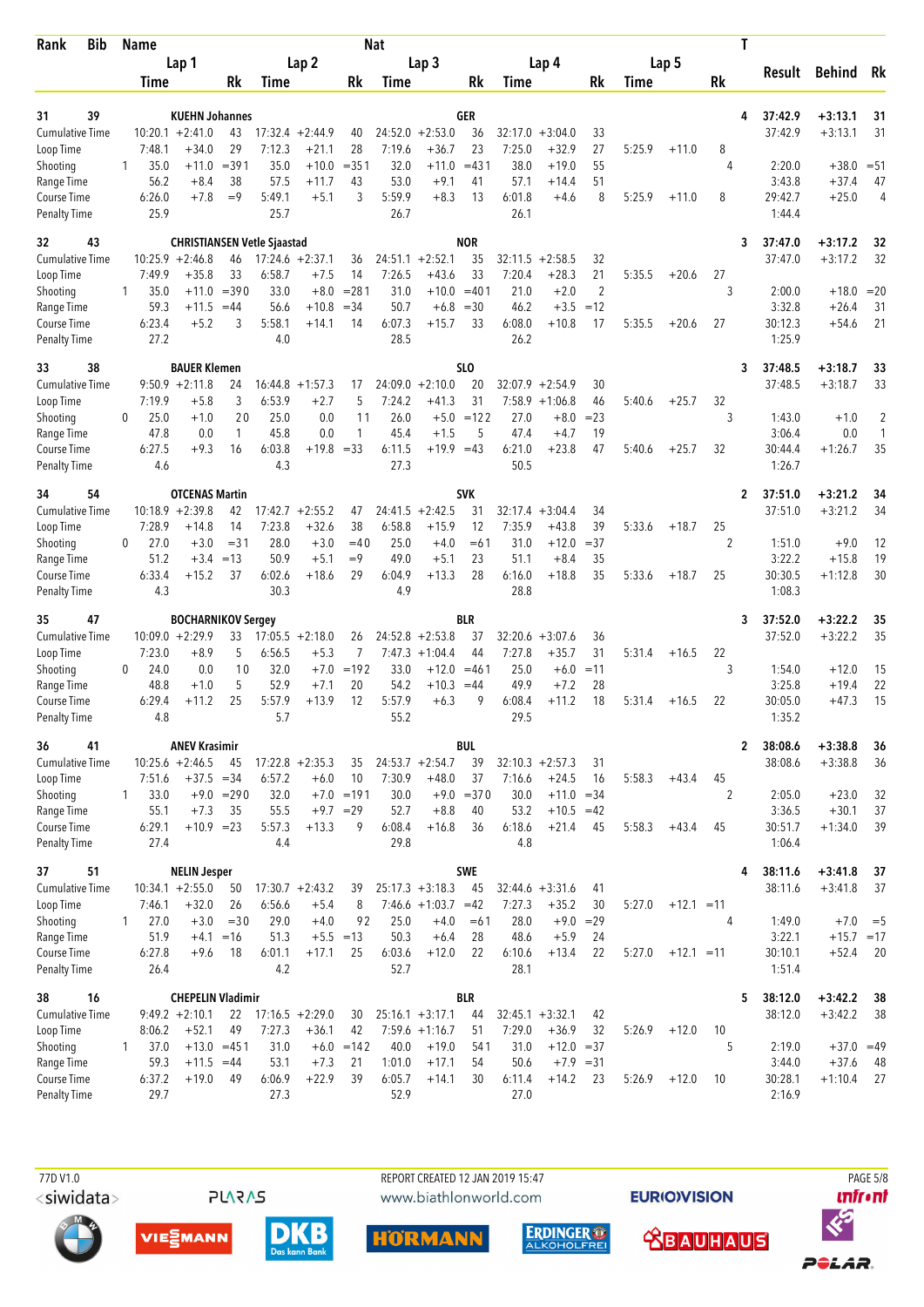| <b>Bib</b><br>Rank                  | Name         |                  |                                             |               |                   |                      |               | <b>Nat</b>     |                               |                  |                   |                        |                |                  |         | Τ                  |                    |                           |             |
|-------------------------------------|--------------|------------------|---------------------------------------------|---------------|-------------------|----------------------|---------------|----------------|-------------------------------|------------------|-------------------|------------------------|----------------|------------------|---------|--------------------|--------------------|---------------------------|-------------|
|                                     |              |                  | Lap 1                                       |               |                   | Lap <sub>2</sub>     |               |                | Lap <sub>3</sub>              |                  |                   | Lap 4                  |                |                  | Lap 5   |                    | Result             | Behind Rk                 |             |
|                                     |              | Time             |                                             | Rk            | Time              |                      | Rk            | Time           |                               | Rk               | Time              |                        | Rk             | Time             |         | Rk                 |                    |                           |             |
| 3<br>39                             |              |                  | <b>SAMUELSSON Sebastian</b>                 |               |                   |                      |               |                |                               | <b>SWE</b>       |                   |                        |                |                  |         | 8                  | 38:19.1            | $+3:49.3$                 | 39          |
| <b>Cumulative Time</b>              |              |                  | $9:26.9 +1:47.8$                            | 15            |                   | $16:51.1 + 2:03.6$   | 20            |                | $24:38.8 + 2:39.8$            | 29               | 32:40.9           | $+3:27.9$              | 39             |                  |         |                    | 38:19.1            | $+3:49.3$                 | 39          |
| Loop Time                           |              |                  | $8:49.9 +1:35.8$                            | 55            | 7:24.2            | $+33.0$              | 40            |                | $7:47.7 +1:04.8$              | 45               | 8:02.1            | $+1:10.0$              | 48             | 5:38.2           | $+23.3$ | 29                 |                    |                           |             |
| Shooting                            | 3            | 37.0             | $+13.0$                                     | $= 451$       | 38.0              | $+13.0$              | $= 512$       | 29.0           | $+8.0$                        | $= 302$          | 36.0              | $+17.0$                | 51             |                  |         | 8                  | 2:20.0             | $+38.0$                   | $= 51$      |
| Range Time<br>Course Time           |              | 59.6<br>6:38.8   | $+11.8$<br>$+20.6$                          | 46<br>50      | 58.5<br>5:57.6    | $+12.7$<br>$+13.6$   | 48<br>11      | 51.4<br>6:04.5 | $+7.5$<br>$+12.9$             | $= 34$<br>27     | 56.4<br>6:13.6    | $+13.7$<br>$+16.4$     | 48<br>29       | 5:38.2           | $+23.3$ | 29                 | 3:45.9<br>30:32.7  | $+39.5$<br>$+1:15.0$      | 52<br>31    |
| Penalty Time                        |              | 1:11.5           |                                             |               | 28.1              |                      |               | 51.8           |                               |                  | 52.1              |                        |                |                  |         |                    | 3:23.5             |                           |             |
| 40<br>31                            |              |                  | <b>KAZAR Matej</b>                          |               |                   |                      |               |                |                               | <b>SVK</b>       |                   |                        |                |                  |         | $\mathbf{2}$       | 38:19.7            | +3:49.9                   | 40          |
| <b>Cumulative Time</b>              |              |                  | $9:59.7 + 2:20.6$                           | 31            | 17:17.9           | $+2:30.4$            | 33            |                | $25:15.8 + 3:16.8$            | 43               | 32:33.6           | $+3:20.6$              | 37             |                  |         |                    | 38:19.7            | $+3:49.9$                 | 40          |
| Loop Time                           |              | 7:44.7           | $+30.6$                                     | 24            | 7:18.2            | $+27.0$              | 32            | 7:57.9         | $+1:15.0$                     | 50               | 7:17.8            | $+25.7$                | 19             | 5:46.1           | $+31.2$ | 39                 |                    |                           |             |
| Shooting<br>Range Time              | 0            | 37.0<br>57.2     | $+13.0$<br>$+9.4$                           | $=450$<br>42  | 32.0<br>57.7      | $+7.0$<br>$+11.9$    | $=192$<br>44  | 28.0<br>48.1   | $+7.0$<br>$+4.2$              | $= 250$<br>18    | 25.0<br>46.2      | $+6.0$<br>$+3.5$       | $=11$<br>$=12$ |                  |         | 2                  | 2:02.0<br>3:29.2   | $+20.0$<br>$+22.8$        | 28<br>26    |
| Course Time                         |              | 6:42.7           | $+24.5$                                     | 54            | 6:15.7            | $+31.7$              | 54            | 6:15.4         | $+23.8$                       | 47               | 6:27.4            | $+30.2$                | 52             | 5:46.1           | $+31.2$ | 39                 | 31:27.3            | $+2:09.6$                 | 48          |
| <b>Penalty Time</b>                 |              | 4.8              |                                             |               | 4.8               |                      |               | 54.4           |                               |                  | 4.2               |                        |                |                  |         |                    | 1:08.2             |                           |             |
| 26<br>41                            |              |                  | <b>SMOLSKI Anton</b>                        |               |                   |                      |               |                |                               | <b>BLR</b>       |                   |                        |                |                  |         | 3                  | 38:30.1            | $+4:00.3$                 | 41          |
| <b>Cumulative Time</b>              |              |                  | $9:44.3 + 2:05.2$                           | 19            | 17:22.2           | $+2:34.7$            | 34            |                | $25:04.7 + 3:05.7$            | 42               | 32:48.0           | $+3:35.0$              | 43             |                  |         |                    | 38:30.1            | $+4:00.3$                 | 41          |
| Loop Time                           |              | 7:37.3           | $+23.2$                                     | 20            | 7:37.9            | $+46.7$              | 47            | 7:42.5         | $+59.6$                       | 41               | 7:43.3            | $+51.2$                | 42             | 5:42.1           | $+27.2$ | 35                 |                    |                           |             |
| Shooting<br>Range Time              | 0            | 33.0<br>53.6     | $+9.0$<br>$+5.8$                            | $= 291$<br>26 | 34.0<br>56.7      | $+9.0$<br>$+10.9$    | $= 311$<br>36 | 35.0<br>1:00.6 | $+14.0$<br>$+16.7$            | $= 501$<br>53    | 27.0<br>50.5      | $+8.0$<br>$+7.8$       | $= 23$<br>30   |                  |         | 3                  | 2:09.0<br>3:41.4   | $+27.0$<br>$+35.0$        | $=36$<br>45 |
| Course Time                         |              | 6:39.2           | $+21.0$                                     | 51            | 6:13.5            | $+29.5$              | $=50$         | 6:12.7         | $+21.1$                       | 45               | 6:24.8            | $+27.6$                | 49             | 5:42.1           | $+27.2$ | 35                 | 31:12.3            | $+1:54.6$                 | 46          |
| Penalty Time                        |              | 4.5              |                                             |               | 27.7              |                      |               | 29.2           |                               |                  | 28.0              |                        |                |                  |         |                    | 1:29.4             |                           |             |
| 42<br>52                            |              |                  | <b>TRSAN Rok</b>                            |               |                   |                      |               |                |                               | SLO              |                   |                        |                |                  |         | 0                  | 38:31.0            | $+4:01.2$                 | 42          |
| <b>Cumulative Time</b>              |              |                  | $10:27.6 + 2:48.5$                          | 48            |                   | $17:39.3 + 2:51.8$   | 43            |                | $25:03.6 + 3:04.6$            | 41               |                   | $32:40.2 + 3:27.2$     | 38             |                  |         |                    | 38:31.0            | $+4:01.2$                 | 42          |
| Loop Time<br>Shooting               | $\Omega$     | 7:39.6<br>36.0   | $+25.5$<br>$+12.0$                          | 21<br>$=430$  | 7:11.7<br>36.0    | $+20.5$<br>$+11.0$   | 27<br>$=400$  | 7:24.3<br>29.0 | $+41.4$<br>$+8.0$             | 32<br>$= 300$    | 7:36.6<br>34.0    | $+44.5$<br>$+15.0$     | 41<br>$=48$    | 5:50.8           | $+35.9$ | 43<br>$\mathbf{0}$ | 2:15.0             | $+33.0$                   | 48          |
| Range Time                          |              | 1:00.0           | $+12.2$                                     | 47            | 59.3              | $+13.5$              | 52            | 55.2           | $+11.3$                       | 50               | 57.4              | $+14.7$                | 53             |                  |         |                    | 3:51.9             | $+45.5$                   | 54          |
| <b>Course Time</b>                  |              | 6:34.7           | $+16.5$                                     | $=43$         | 6:07.2            | $+23.2$              | 40            | 6:24.2         | $+32.6$                       | 55               | 6:34.2            | $+37.0$                | 54             | 5:50.8           | $+35.9$ | 43                 | 31:31.1            | $+2:13.4$                 | 51          |
| <b>Penalty Time</b>                 |              | 4.9              |                                             |               | 5.2               |                      |               | 4.9            |                               |                  | 5.0               |                        |                |                  |         |                    | 20.0               |                           |             |
| 37<br>43                            |              |                  | <b>SEMENOV Sergii</b>                       |               |                   |                      |               |                |                               | UKR              |                   |                        |                |                  |         | 3                  | 38:32.1            | $+4:02.3$                 | 43          |
| <b>Cumulative Time</b><br>Loop Time |              | 7:59.9           | $10:26.9 + 2:47.8$<br>$+45.8$               | 47<br>$=45$   | 17:35.6<br>7:08.7 | $+2:48.1$<br>$+17.5$ | 42<br>25      | 7:06.7         | $24:42.3 + 2:43.3$<br>$+23.8$ | 32<br>15         | 32:44.3<br>8:02.0 | $+3:31.3$<br>$+1:09.9$ | 40<br>47       | 5:47.8           | $+32.9$ | 41                 | 38:32.1            | $+4:02.3$                 | 43          |
| Shooting                            | 1            | 37.0             | $+13.0$                                     | $=450$        | 34.0              | $+9.0$               | $= 310$       | 28.0           | $+7.0$                        | $= 252$          | 31.0              | $+12.0$                | $= 37$         |                  |         | 3                  | 2:10.0             | $+28.0$                   | 41          |
| Range Time                          |              | 57.6             | $+9.8$                                      | 43            | 56.9              | $+11.1$              | 37            | 52.6           | $+8.7$                        | 39               | 53.9              | $+11.2$                | 45             |                  |         |                    | 3:41.0             | $+34.6$                   | $=43$       |
| Course Time                         |              | 6:34.7           | $+16.5$                                     | $=43$         | 6:07.3            | $+23.3$              | 41            | 6:09.8         | $+18.2$                       | 41               | 6:16.3            | $+19.1$                | 36             | 5:47.8           | $+32.9$ | 41                 | 30:55.9            | $+1:38.2$                 | 41          |
| <b>Penalty Time</b>                 |              | 27.6             |                                             |               | 4.5               |                      |               | 4.3            |                               |                  | 51.8              |                        |                |                  |         |                    | 1:28.2             |                           |             |
| 27<br>44<br>Cumulative Time         |              |                  | <b>GUZIK Grzegorz</b><br>$10:31.2 +2:52.1$  |               |                   | $18:27.6 + 3:40.1$   |               |                | $25:41.5 + 3:42.5$            | POL<br>49        |                   | $33:15.8 + 4:02.8$     |                |                  |         | 5                  | 39:02.4<br>39:02.4 | $+4:32.6$<br>$+4:32.6$    | 44          |
| Loop Time                           |              |                  | $8:24.2 +1:10.1$                            | 49<br>53      |                   | $7:56.4 +1:05.2$     | 52<br>51      | 7:13.9         | $+31.0$                       | 19               | 7:34.3            | $+42.2$                | 47<br>37       | 5:46.6           | $+31.7$ | 40                 |                    |                           | -44         |
| Shooting                            | $\mathbf{2}$ | 31.0             |                                             | $+7.0 = 202$  | 36.0              |                      | $+11.0 = 400$ | 29.0           |                               | $+8.0 = 301$     | 24.0              | $+5.0$                 | $=7$           |                  |         | 5                  | 2:00.0             | $+18.0 = 20$              |             |
| Range Time                          |              | 53.3             | $+5.5 = 22$                                 |               | 51.7              | $+5.9$               | 17            | 48.8           | $+4.9 = 20$                   |                  | 47.1              | $+4.4$                 | 17             |                  |         |                    | 3:20.9             | $+14.5$                   | - 15        |
| Course Time                         |              | 6:40.3           | $+22.1$                                     | 53            | 6:11.5            | $+27.5$              | 49            | 6:20.4         | $+28.8$                       | 52               | 6:18.4            | $+21.2$                | 44             | 5:46.6           | $+31.7$ | 40                 | 31:17.2            | $+1:59.5$                 | 47          |
| <b>Penalty Time</b>                 |              | 50.6             |                                             |               | 53.2              |                      |               | 4.7            |                               |                  | 28.8              |                        |                |                  |         |                    | 2:17.3             |                           |             |
| 45<br>36<br><b>Cumulative Time</b>  |              |                  | <b>SEPPALA Tero</b><br>$10:17.6 + 2:38.5$   | 40            |                   | $17:24.7 + 2:37.2$   | 37            |                | $25:19.8 + 3:20.8$            | <b>FIN</b><br>46 |                   | $33:06.8 + 3:53.8$     | 45             |                  |         | 4                  | 39:08.9<br>39:08.9 | $+4:39.1$<br>$+4:39.1$    | 45<br>45    |
| Loop Time                           |              | 7:51.6           | $+37.5 = 34$                                |               | 7:07.1            | $+15.9$              | 23            |                | $7:55.1 + 1:12.2$             | 48               | 7:47.0            | $+54.9$                | 45             | 6:02.1           | $+47.2$ | 50                 |                    |                           |             |
| Shooting                            | $\mathbf{1}$ | 37.0             |                                             | $+13.0 = 450$ | 36.0              |                      | $+11.0 = 402$ | 29.0           |                               | $+8.0 = 301$     | 31.0              | $+12.0 = 37$           |                |                  |         | 4                  | 2:13.0             | $+31.0 = 44$              |             |
| Range Time                          |              | 1:00.6           | $+12.8$                                     | 49            | 58.1              | $+12.3$              | 46            | 52.4           | $+8.5$                        | 38               | 53.2              | $+10.5 = 42$           |                |                  |         |                    | 3:44.3             | $+37.9 = 50$              |             |
| Course Time<br><b>Penalty Time</b>  |              | 6:23.7<br>27.3   | $+5.5$                                      | 4             | 6:04.8<br>4.2     | $+20.8$              | 37            | 6:11.5<br>51.2 | $+19.9 = 43$                  |                  | 6:25.5<br>28.3    | $+28.3$                | 50             | 6:02.1           | $+47.2$ | 50                 | 31:07.6<br>1:51.0  | $+1:49.9$                 | - 45        |
|                                     |              |                  |                                             |               |                   |                      |               |                |                               |                  |                   |                        |                |                  |         |                    |                    |                           |             |
| 19<br>46<br><b>Cumulative Time</b>  |              |                  | <b>WINDISCH Dominik</b><br>$9:54.3 +2:15.2$ | 26            |                   | $16:58.1 + 2:10.6$   | 23            |                | $24:39.1 + 2:40.1$            | <b>ITA</b><br>30 |                   | $32:55.3 + 3:42.3$     | 44             |                  |         | 6                  | 39:27.5<br>39:27.5 | $+4:57.7$<br>$+4:57.7$    | 46<br>-46   |
| Loop Time                           |              | 8:03.3           | $+49.2$                                     | 47            | 7:03.8            | $+12.6$              | 21            | 7:41.0         | $+58.1$                       | 40               |                   | $8:16.2 + 1:24.1$      | 50             | $6:32.2 +1:17.3$ |         | 53                 |                    |                           |             |
| Shooting                            | $\mathbf{1}$ | 40.0             | $+16.0$                                     | $= 510$       | 35.0              |                      | $+10.0 = 352$ | 30.0           |                               | $+9.0 = 373$     | 34.0              | $+15.0$                | $=48$          |                  |         | 6                  | 2:19.0             | $+37.0 = 49$              |             |
| Range Time<br>Course Time           |              | 1:00.8<br>6:36.7 | $+13.0$<br>$+18.5$                          | 51<br>48      | 55.7<br>6:04.4    | $+9.9$<br>$+20.4$    | 32<br>35      | 50.2<br>6:01.8 | $+6.3$<br>$+10.2$             | 27<br>16         | 53.1<br>6:12.5    | $+10.4$<br>$+15.3$     | 41<br>27       | $6:32.2 +1:17.3$ |         | 53                 | 3:39.8<br>31:27.6  | $+33.4 = 41$<br>$+2:09.9$ | 49          |
| <b>Penalty Time</b>                 |              | 25.8             |                                             |               | 3.7               |                      |               | 49.0           |                               |                  | 1:10.6            |                        |                |                  |         |                    | 2:29.1             |                           |             |
|                                     |              |                  |                                             |               |                   |                      |               |                |                               |                  |                   |                        |                |                  |         |                    |                    |                           |             |

<siwidata>

**PLARAS** 

PAGE 6/8 REPORT CREATED 12 JAN 2019 15:47 www.biathlonworld.com











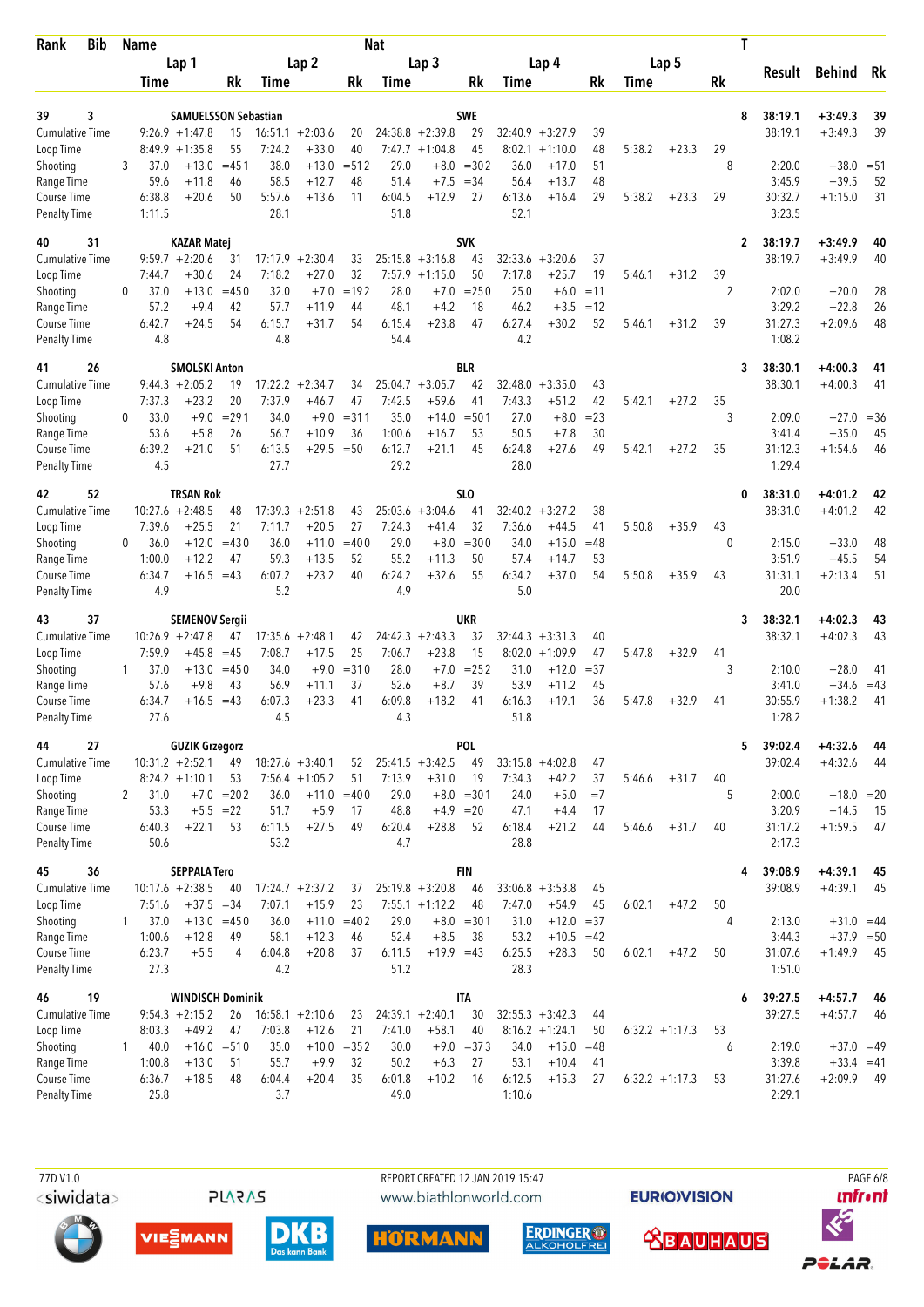| <b>Bib</b><br>Rank                 |              | Name           |                              |                |                   |                      |               | <b>Nat</b>     |                                 |                   |                   |                        |          |        |                  |    | Τ                 |                           |          |
|------------------------------------|--------------|----------------|------------------------------|----------------|-------------------|----------------------|---------------|----------------|---------------------------------|-------------------|-------------------|------------------------|----------|--------|------------------|----|-------------------|---------------------------|----------|
|                                    |              |                | Lap 1                        |                |                   | Lap <sub>2</sub>     |               |                | Lap <sub>3</sub>                |                   |                   | Lap 4                  |          |        | Lap 5            |    |                   |                           | Rk       |
|                                    |              | Time           |                              | Rk             | Time              |                      | Rk            | Time           |                                 | Rk                | Time              |                        | Rk       | Time   |                  | Rk | Result            | <b>Behind</b>             |          |
| 47<br>42                           |              |                | <b>JAEGER Martin</b>         |                |                   |                      |               |                |                                 | <b>SUI</b>        |                   |                        |          |        |                  |    | 39:30.7<br>6      | $+5:00.9$                 | 47       |
| <b>Cumulative Time</b>             |              |                | $9:57.9 +2:18.8 = 29$        |                | 17:17.7           | $+2:30.2$            | 32            |                | $24:44.4 + 2:45.4$              | 34                | 33:31.1           | $+4:18.1$              | 48       |        |                  |    | 39:30.7           | $+5:00.9$                 | 47       |
| Loop Time                          |              | 7:22.9         | $+8.8$                       | 4              | 7:19.8            | $+28.6$              | 36            | 7:26.7         | $+43.8$                         | 34                |                   | $8:46.7 + 1:54.6$      | 53       | 5:59.6 | $+44.7$          | 46 |                   |                           |          |
| Shooting                           | $\Omega$     | 30.0           | $+6.0$                       | $=151$         | 28.0              | $+3.0$               | $=41$         | 35.0           | $+14.0$                         | $= 504$           | 31.0              | $+12.0$                | $=37$    |        |                  | 6  | 2:04.0            | $+22.0$                   | 31       |
| Range Time                         |              | 50.9           | $+3.1$                       | 11             | 51.0              | $+5.2$               | 12            | 54.7           | $+10.8$                         | 48                | 52.3              | $+9.6$                 | 39       |        |                  |    | 3:28.9            | $+22.5$                   | 25       |
| Course Time                        |              | 6:27.4         | $+9.2$                       | 15             | 6:01.6            | $+17.6$              | 28            | 6:03.5         | $+11.9$                         | 21                | 6:13.7            | $+16.5$                | 30       | 5:59.6 | $+44.7$          | 46 | 30:45.8           | $+1:28.1$                 | 36       |
| <b>Penalty Time</b>                |              | 4.6            |                              |                | 27.2              |                      |               | 28.5           |                                 |                   | 1:40.7            |                        |          |        |                  |    | 2:41.0            |                           |          |
| 48<br>40                           |              |                | <b>CLAUDE Florent</b>        |                |                   |                      |               |                |                                 | <b>BEL</b>        |                   |                        |          |        |                  |    | 39:39.0<br>5      | +5:09.2                   | 48       |
| <b>Cumulative Time</b>             |              |                | $10:53.2 + 3:14.1$           | 54             |                   | $18:59.2 +4:11.7$    | 54            |                | $26:34.7 + 4:35.7$              | 52                | 33:38.0           | $+4:25.0$              | 49       |        |                  |    | 39:39.0           | $+5:09.2$                 | 48       |
| Loop Time                          |              |                | $8:20.2 +1:06.1$             | 52             |                   | $8:06.0 + 1:14.8$    | 54            | 7:35.5         | $+52.6$                         | 38                | 7:03.3            | $+11.2$                | 5        | 6:01.0 | $+46.1$          | 49 |                   |                           |          |
| Shooting                           | 2            | 40.0           | $+16.0$                      | $= 512$        | 44.0              | $+19.0$              | 551           | 31.0           | $+10.0$                         | $=400$            | 26.0              | $+7.0$                 | $=19$    |        |                  | 5  | 2:21.0            | $+39.0$                   | 54       |
| Range Time                         |              | 1:03.9         | $+16.1$<br>$+7.8$            | 53<br>$=9$     | 1:05.6            | $+19.8$              | 55<br>42      | 53.3           | $+9.4$                          | 42<br>46          | 47.0              | $+4.3$                 | 16<br>24 |        |                  | 49 | 3:49.8            | $+43.4$                   | 53       |
| Course Time<br><b>Penalty Time</b> |              | 6:26.0<br>50.3 |                              |                | 6:07.5<br>52.9    | $+23.5$              |               | 6:13.4<br>28.8 | $+21.8$                         |                   | 6:11.8<br>4.5     | $+14.6$                |          | 6:01.0 | $+46.1$          |    | 30:59.7<br>2:16.5 | $+1:42.0$                 | 42       |
|                                    |              |                |                              |                |                   |                      |               |                |                                 |                   |                   |                        |          |        |                  |    |                   |                           |          |
| 49<br>55                           |              |                | <b>DOLDER Mario</b>          |                |                   |                      |               |                |                                 | <b>SUI</b>        |                   |                        |          |        |                  |    | 39:39.4<br>5      | +5:09.6                   | 49       |
| <b>Cumulative Time</b>             |              | 7:35.4         | $10:25.4 +2:46.3$<br>$+21.3$ | 44<br>18       | 17:28.2<br>7:02.8 | $+2:40.7$<br>$+11.6$ | 38<br>20      | 7:52.7         | $25:20.9 + 3:21.9$<br>$+1:09.8$ | 47<br>47          | 33:50.6<br>8:29.7 | $+4:37.6$<br>$+1:37.6$ | 51<br>51 | 5:48.8 | $+33.9$          | 42 | 39:39.4           | $+5:09.6$                 | 49       |
| Loop Time<br>Shooting              | $\Omega$     | 35.0           | $+11.0$                      | $= 390$        | 35.0              | $+10.0$              | $= 352$       | 31.0           | $+10.0$                         | $=403$            | 31.0              | $+12.0$                | $=37$    |        |                  | 5  | 2:12.0            | $+30.0$                   | 43       |
| Range Time                         |              | 56.7           | $+8.9$                       | 39             | 57.1              | $+11.3$              | $=39$         | 55.5           | $+11.6$                         | 51                | 55.0              | $+12.3$                | 47       |        |                  |    | 3:44.3            | $+37.9$                   | $=50$    |
| Course Time                        |              | 6:34.5         | $+16.3$                      | $=41$          | 6:01.5            | $+17.5$              | $=26$         | 6:05.6         | $+14.0$                         | 29                | 6:17.3            | $+20.1$                | $=40$    | 5:48.8 | $+33.9$          | 42 | 30:47.7           | $+1:30.0$                 | 37       |
| <b>Penalty Time</b>                |              | 4.2            |                              |                | 4.2               |                      |               | 51.6           |                                 |                   | 1:17.4            |                        |          |        |                  |    | 2:17.4            |                           |          |
| 50<br>35                           |              |                | <b>KRCMAR Michal</b>         |                |                   |                      |               |                |                                 | <b>CZE</b>        |                   |                        |          |        |                  |    | 39:39.9<br>6      | $+5:10.1$                 | 50       |
| <b>Cumulative Time</b>             |              |                | $10:18.1 + 2:39.0$           | 41             | 17:45.8           | $+2:58.3$            | 48            |                | $25:33.8 + 3:34.8$              | 48                |                   | $33:39.5 +4:26.5$      | 50       |        |                  |    | 39:39.9           | $+5:10.1$                 | 50       |
| Loop Time                          |              | 7:54.1         | $+40.0$                      | 40             | 7:27.7            | $+36.5$              | 43            | 7:48.0         | $+1:05.1$                       | 46                |                   | $8:05.7 +1:13.6$       | 49       | 6:00.4 | $+45.5$          | 47 |                   |                           |          |
| Shooting                           | 1            | 38.0           | $+14.0$                      | 501            | 36.0              | $+11.0$              | $=402$        | 26.0           |                                 | $+5.0 = 122$      | 27.0              | $+8.0$                 | $= 23$   |        |                  | 6  | 2:07.0            | $+25.0$                   | 34       |
| Range Time                         |              | 1:00.7         | $+12.9$                      | 50             | 57.0              | $+11.2$              | 38            | 48.8           | $+4.9$                          | $=20$             | 49.2              | $+6.5$                 | 25       |        |                  |    | 3:35.7            | $+29.3$                   | $=35$    |
| Course Time                        |              | 6:25.0         | $+6.8$                       | $\overline{7}$ | 6:03.8            | $+19.8$              | $=33$         | 6:07.6         | $+16.0$                         | 34                | 6:25.6            | $+28.4$                | 51       | 6:00.4 | $+45.5$          | 47 | 31:02.4           | $+1:44.7$                 | 43       |
| Penalty Time                       |              | 28.4           |                              |                | 26.9              |                      |               | 51.6           |                                 |                   | 50.9              |                        |          |        |                  |    | 2:37.8            |                           |          |
| 53<br>51                           |              |                | <b>ERMITS Kalev</b>          |                |                   |                      |               |                |                                 | <b>EST</b>        |                   |                        |          |        |                  |    | 41:10.3<br>8      | $+6:40.5$                 | 51       |
| <b>Cumulative Time</b>             |              |                | $11:33.5 + 3:54.4$           | 55             |                   | $20:25.9 + 5:38.4$   | 55            |                | $27:56.4$ +5:57.4               | 55                | 35:09.6           | $+5:56.6$              | 52       |        |                  |    | 41:10.3           | $+6:40.5$                 | 51       |
| Loop Time                          |              |                | $8:45.5 + 1:31.4$            | 54             | 8:52.4            | $+2:01.2$            | 55            | 7:30.5         | $+47.6$                         | 36                | 7:13.2            | $+21.1$                | 13       | 6:00.7 | $+45.8$          | 48 |                   |                           |          |
| Shooting                           | 3            | 33.0           | $+9.0$                       | $= 294$        | 37.0              | $+12.0$              | $= 481$       | 25.0           | $+4.0$                          | $=60$             | 25.0              | $+6.0$                 | $=11$    |        |                  | 8  | 2:00.0            | $+18.0$                   | $=20$    |
| Range Time                         |              | 54.4           | $+6.6$                       | $=29$          | 58.3              | $+12.5$              | 47            | 45.0           | $+1.1$                          | 3                 | 45.8              | $+3.1$                 | 10       |        |                  |    | 3:23.5            | $+17.1$                   | 20       |
| Course Time                        |              | 6:34.2         | $+16.0$                      | 40             | 6:13.5            | $+29.5$              | $=50$         | 6:18.1         | $+26.5$                         | 50                | 6:23.0            | $+25.8$                | 48       | 6:00.7 | $+45.8$          | 48 | 31:29.5           | $+2:11.8$                 | 50       |
| <b>Penalty Time</b>                |              | 1:16.9         |                              |                | 1:40.6            |                      |               | 27.4           |                                 |                   | 4.4               |                        |          |        |                  |    | 3:29.3            |                           |          |
| 52<br>60                           |              |                | <b>PUCHIANU Cornel</b>       |                |                   |                      |               |                |                                 | <b>ROU</b>        |                   |                        |          |        |                  |    | 7<br>41:51.9      | $+7:22.1$                 | 52       |
| Cumulative Time                    |              |                | $10:45.2 + 3:06.1$           | 51             |                   | $18:23.4 + 3:35.9$   | 51            |                | $26:27.2 +4:28.2$               | 51                |                   | $35:23.0 + 6:10.0$     | 53       |        |                  |    | 41:51.9           | $+7:22.1$                 | 52       |
| Loop Time                          |              | 7:43.2         | $+29.1$                      | 22             | 7:38.2            | $+47.0$              | 48            |                | $8:03.8 +1:20.9$                | 52                |                   | $8:55.8 + 2:03.7$      | 54       |        | $6:28.9 +1:14.0$ | 52 |                   |                           |          |
| Shooting                           | 0            | 33.0           |                              | $+9.0 = 291$   | 32.0              |                      | $+7.0 = 192$  | 26.0           |                                 | $+5.0 = 124$      | 37.0              | $+18.0 = 52$           |          |        |                  | 7  | 2:08.0            | $+26.0$                   | 35       |
| Range Time<br>Course Time          |              | 54.0<br>6:45.0 | $+6.2$<br>$+26.8$            | 28<br>55       | 53.8<br>6:16.2    | $+8.0$<br>$+32.2$    | 24<br>55      | 47.0<br>6:24.0 | $+32.4$                         | $+3.1 = 12$<br>54 | 57.8<br>6:18.0    | $+15.1$<br>$+20.8$     | 54<br>43 |        | $6:28.9 +1:14.0$ | 52 | 3:32.6<br>32:12.1 | $+26.2 = 29$<br>$+2:54.4$ | 53       |
| <b>Penalty Time</b>                |              | 4.2            |                              |                | 28.2              |                      |               | 52.8           |                                 |                   | 1:40.0            |                        |          |        |                  |    | 3:05.2            |                           |          |
| 57                                 |              |                | <b>BARTKO Simon</b>          |                |                   |                      |               |                |                                 | <b>SVK</b>        |                   |                        |          |        |                  |    | 42:28.2<br>9      | $+7:58.4$                 |          |
| 53<br><b>Cumulative Time</b>       |              |                | $10:52.4 + 3:13.3$           | 53             |                   | $18:56.0 + 4:08.5$   | 53            |                | $27:32.4 + 5:33.4$              | 54                |                   | $36:14.8 + 7:01.8$     | 54       |        |                  |    | 42:28.2           | $+7:58.4$                 | 53<br>53 |
| Loop Time                          |              | 7:57.4         | $+43.3$                      | 43             |                   | $8:03.6 +1:12.4$     | 53            |                | $8:36.4 +1:53.5$                | 54                |                   | $8:42.4 +1:50.3$       | 52       | 6:13.4 | $+58.5$          | 51 |                   |                           |          |
| Shooting                           | $\mathbf{1}$ | 30.0           |                              | $+6.0 = 152$   | 36.0              |                      | $+11.0 = 403$ | 33.0           |                                 | $+12.0 = 463$     | 32.0              | $+13.0 = 45$           |          |        |                  | 9  | 2:11.0            | $+29.0$                   | 42       |
| Range Time                         |              | 53.3           | $+5.5 = 22$                  |                | 56.6              | $+10.8 = 34$         |               | 55.1           | $+11.2$                         | 49                | 54.8              | $+12.1$                | 46       |        |                  |    | 3:39.8            | $+33.4 = 41$              |          |
| Course Time                        |              | 6:34.0         | $+15.8$                      | 39             | 6:14.7            | $+30.7$              | 53            | 6:23.0         | $+31.4$                         | 53                | 6:30.3            | $+33.1$                | 53       | 6:13.4 | $+58.5$          | 51 | 31:55.4           | $+2:37.7$                 | 52       |
| <b>Penalty Time</b>                |              | 30.1           |                              |                | 52.3              |                      |               | 1:18.3         |                                 |                   | 1:17.3            |                        |          |        |                  |    | 3:58.0            |                           |          |

<siwidata>

**PLARAS** 

PAGE 718 www.biathlonworld.com